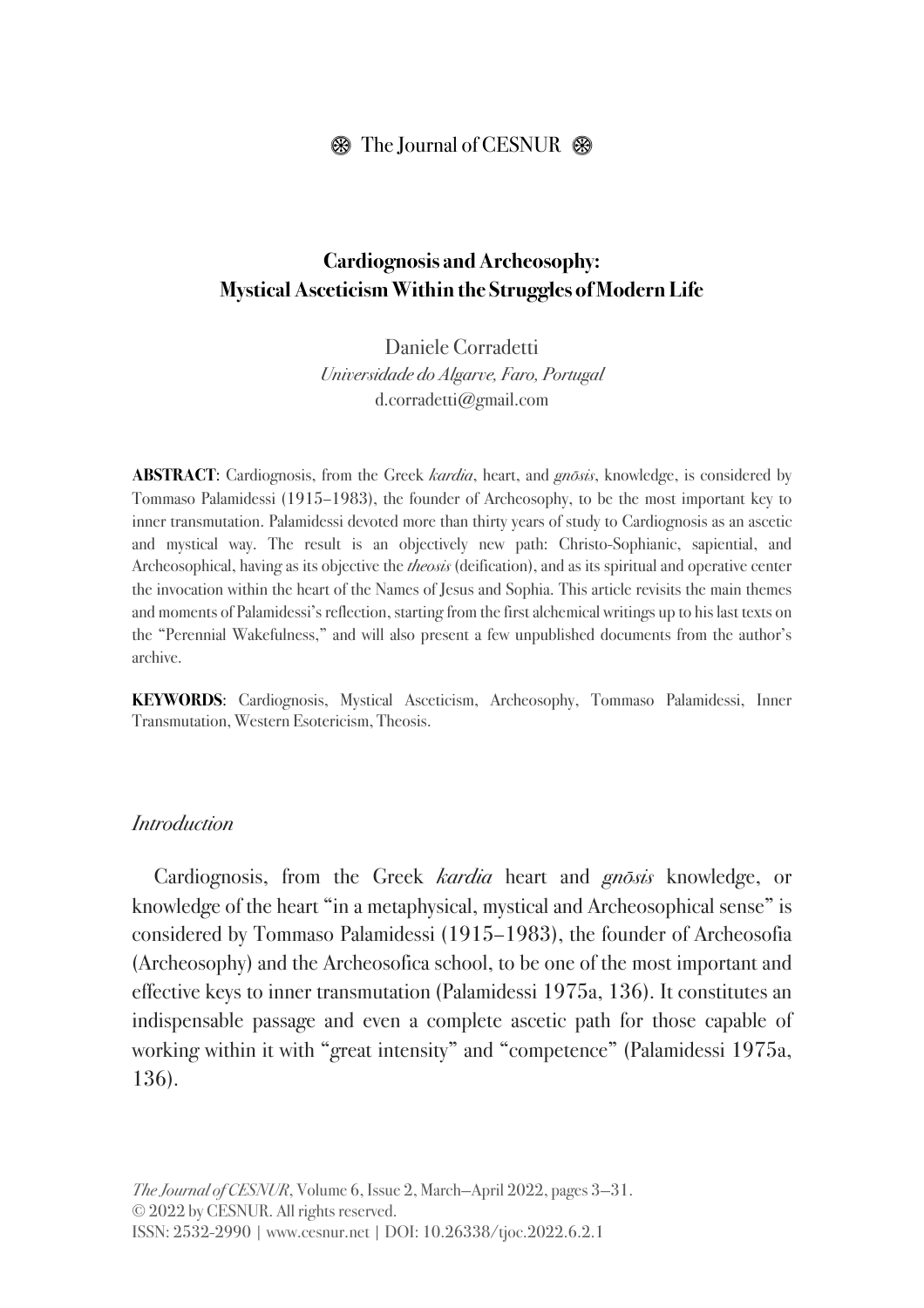The central role of the metaphysical heart and of the "prayer of the heart," although already present in Palamidessi's first writings dedicated to alchemy, blossoms in the period he devoted to the hesychasm, that is to say, mainly from 1952 to 1960. To his hesychastic studies, and to his research and in-depth study of Origenian and Alexandrian Christianity, Palamidessi also added a profound background in the theology and spirituality of Sophia, which he developed between 1971 and 1975.

The result of this "cardio-gnoseological" reflection of thirty years is an original ascetic and mystical Christo-Sophianic way, which has as its center the invocation in the heart of the Names of Jesus Christ and Sophia. In this article, I will revisit the themes and the main moments of Palamidessi's path to Cardiognosis, starting from his first works up to those published posthumously, passing through some public conferences and with the help of some unpublished documents from the author' s archive.

## Spiritual Alchemy and Cardiognosis

In the first decades of the  $20<sup>th</sup>$  century a large number of esotericists, thinkers, and academics devoted themselves to the interpretation of the alchemical language (Hanegraaff 2006, 54). Between the  $17<sup>th</sup>$  and  $18<sup>th</sup>$  centuries, at the same time when the Paracelsian corpus spread, a kind of spiritual alchemy flourished that can be defined as "theosophical." In the  $19<sup>th</sup>$  century, a widespread interest in spiritual alchemy within the context of Victorian occultism was probably triggered by the writings of Mary Ann Atwood (1817–1910: Atwood 1850).

Most relevant to Palamidessi's studies, such spiritual interpretation of alchemy was presented by Éliphas Lévi (Alphonse Louis Constant, 1810–1875) in his Dogme et rituel de la Haute Magie (Lévi 2011 [1861]), and developed by Stanislas de Guaita (1861–1897) in *Le serpent de la Genèse* (de Guaita 1897). In Italy it took a form of its own in the works ofGiuliano Kremmerz(Ciro Formisano, 1861–1930), was divulged in the journal  $UR$ , and was finally codified by Julius Evola (1898–1974) in *La Tradizione Ermetica* (Evola 1931).

The UR journal was particularly important to Palamidessi because it appeared among the primary sources of his *L'Alchimia come via allo Spirito* (Palamidessi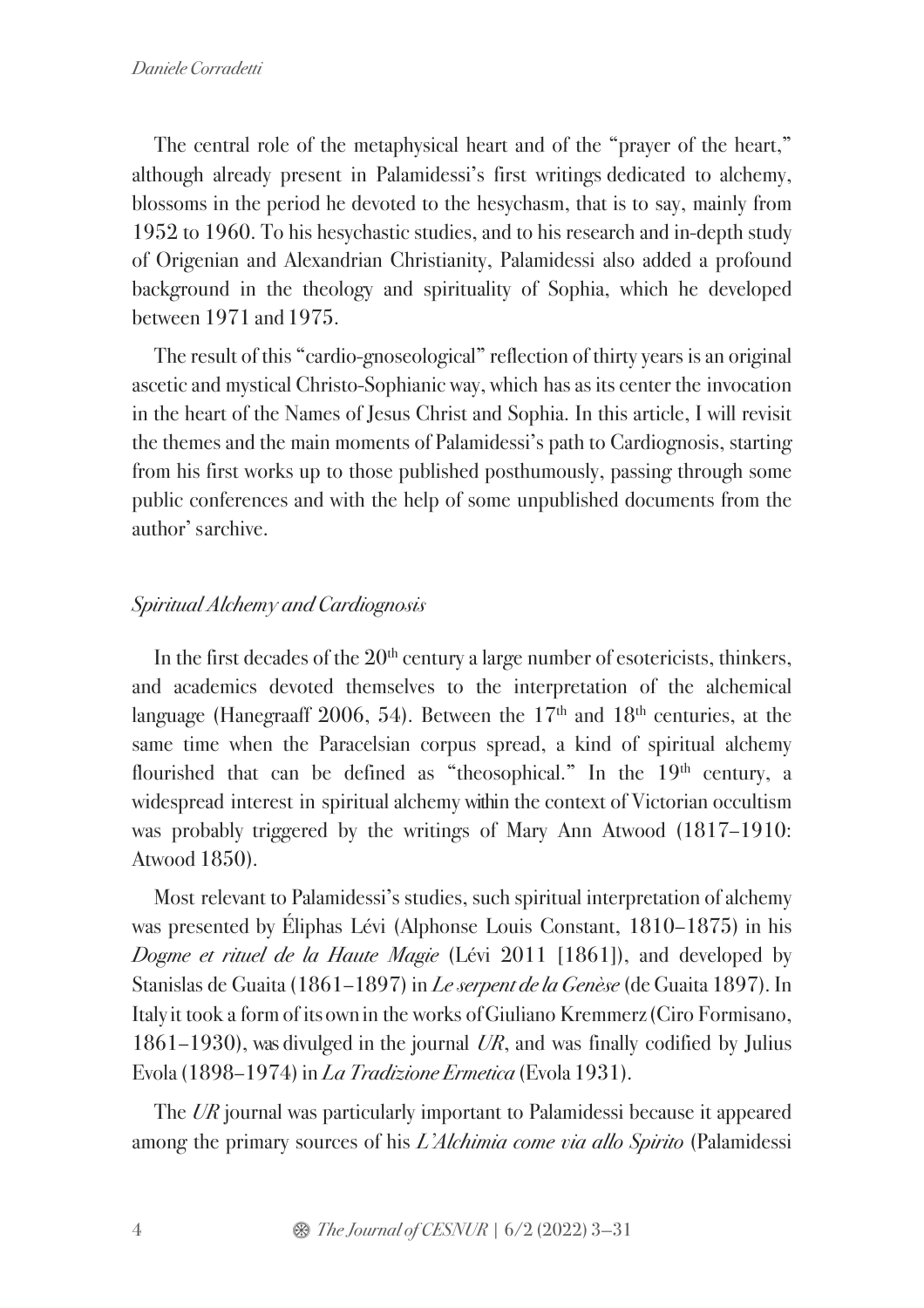1949). This volume followed an article published in 1947 in the journal Atanòr entitled "Per la conquista della pietra filosofale" (Palamidessi 1947), and was strongly influenced by the  $UR$  journal. We note, for example, the choice of commenting the *Turba philosophorum*, as well as that of quoting *De Pharmaco* Catholico, attributed to Johann de Monte-Snyder (Johannes Mondschneider, 1625?–1670?). Of particular interest to Palamidessi were the articles in UR by Ercole Quadrelli (1879–1948), a disciple of Kremmerz who wrote under the pseudonym of Abraxa, whose excerpts are often quoted in full in L'Alchimia come via allo Spirito.

The descent of the "sense of the I" into the "heart" is a recurring theme in the  $UR$ journal, especially in the articles by Abraxa and Luce, the latter a pseudonym of Giulio Parise (1902–1969). In particular, Palamidessi took up a significant passage by Luce from "Opus Magicum: il Fuoco" (Luce 1927) on the symbolism of the heart (Palamidessi 1949, 97). In Luce's article, reference is made to a meditative technique aimed at the descent of the "spirit" into the "heart" through the use of a respiratory rhythm (Luce 1927, 38–9). An interesting passage exemplifying the hesychast prayer technique is quoted by Palamidessi in a footnote from "an ancient codex of the monastery of Mount Athos, due to Abbot Xerocarca" (Palamidessi 1949, 97).

Apart from the  $UR$  journal, the most important author who influenced L'Alchimia come via allo Spirito was certainly Gino Testi (1892–1951), a friend of Palamidessi, known as the author of La Materia Pensante (Testi 1946), of a text on Paracelsus (Theophrastus von Hohenheim, 1493–1541: Testi 1942), and finally of a Dizionario di Alchimia e di chimica antiquaria (Testi 1950). In 1945, Testi, a Freemason and a frequent collaborator of the publishing house Atanòr, had been one of the founders, together with the future Grand Master of the Grand Orient of Italy, Giordano Gamberini (1915–2003), of the Gnostic Church of Italy (Moramarco 2006, 73), to which, however, I do not believe Palamidessi ever belonged.

Testi and Palamidessi had a frequent exchange of correspondence, of which unfortunately only one letter remains (see Annex A). In it, Testi shows himself happy to host in the journal *Chimica* an article by Palamidessi "against the use of artificial fertilizers in agriculture," suggesting to quote excerpts and the bibliographical reference of an article by Pico Boggiano (1873–1965).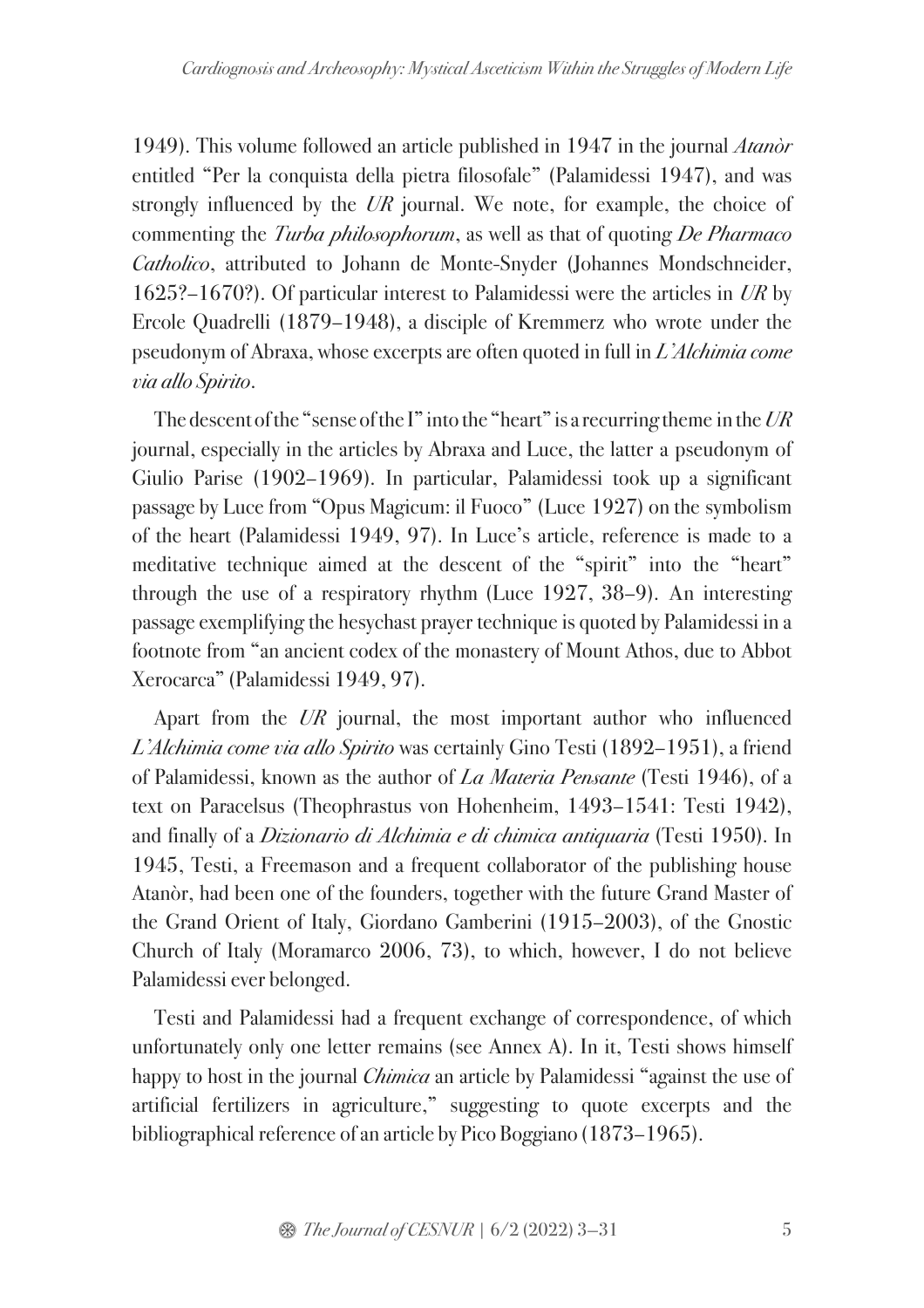Palamidessi had been studying the use of fertilizers in agriculture since 1942 when, as editor and probably author, he published I segreti della radiestesia in agricoltura (Canavesio 1942) with the publishing house Tommaso Palamidessi Editore. There are many reasons to attribute the authorship of the book to Palamidessi, including linguistic, thematic and bibliographic elements common to his first works, the fact that Palamidessi frequently used pseudonyms in his publications of the time and, finally, the circumstance that a book on dowsing in agriculture was already being planned by the publishing house in May 1941, but the author was listed as "Agostino Martinucci" (Annex B). In any case, Testi's letter tells us that Palamidessi's interest in agriculture did not end in 1942, but continued at least until 1948, the year of the letter.

In the letter, Testi was also pleased with Palamidessi's appreciation of his introduction and notes to the Atanòr Italian edition as Massoneria occulta ed iniziazione ermetica of Jean-Marie Ragon's (1781–1862) De la maçonnerie occulte et de l'initiation hermétique (Ragon 1948 [1853]), which had just been published.

Testi had previously been the editor of the "Ermetica" series of the Casa Editrice Toscana of San Gimignano. The series included *Lettera di Giovanni* Pontano sul "Fuoco Filosofico" (Mazzoni 1930), which Palamidessi repeatedly quotes in his text as including "very important directives" on the lighting of the "Sacred Fire" in the "heart."

In Mazzoni's publication of Lettera di Giovanni Pontano sul "Fuoco Filosofico" (Philosophical Fire), p. 28, there are very important guidelines on the regime of fire, accompanied by a woodcut depicting a heart with a burning flame in the center. [...]

FOR THE EXERCISE

Interpret: Sun – Gold – Sulphur – Soul – Heart

First, become the absolute master of your passions, your vices, your virtues. You must be the ruler of your body and thoughts, then (note that to obtain what I have said in a few lines, it takes many months, if not years and years!) light, or rather awaken in your "heart," by means of imagination, the center of the "fire"; try to feel a warmth, slight at first, then stronger. Fix this sensation in your "heart."

At first, it will seem difficult to you. The sensation will escape you; but try to keep it in your "heart"; recall it, enlarge it, diminish it at will; submit it to your power; fix it and recall it at will.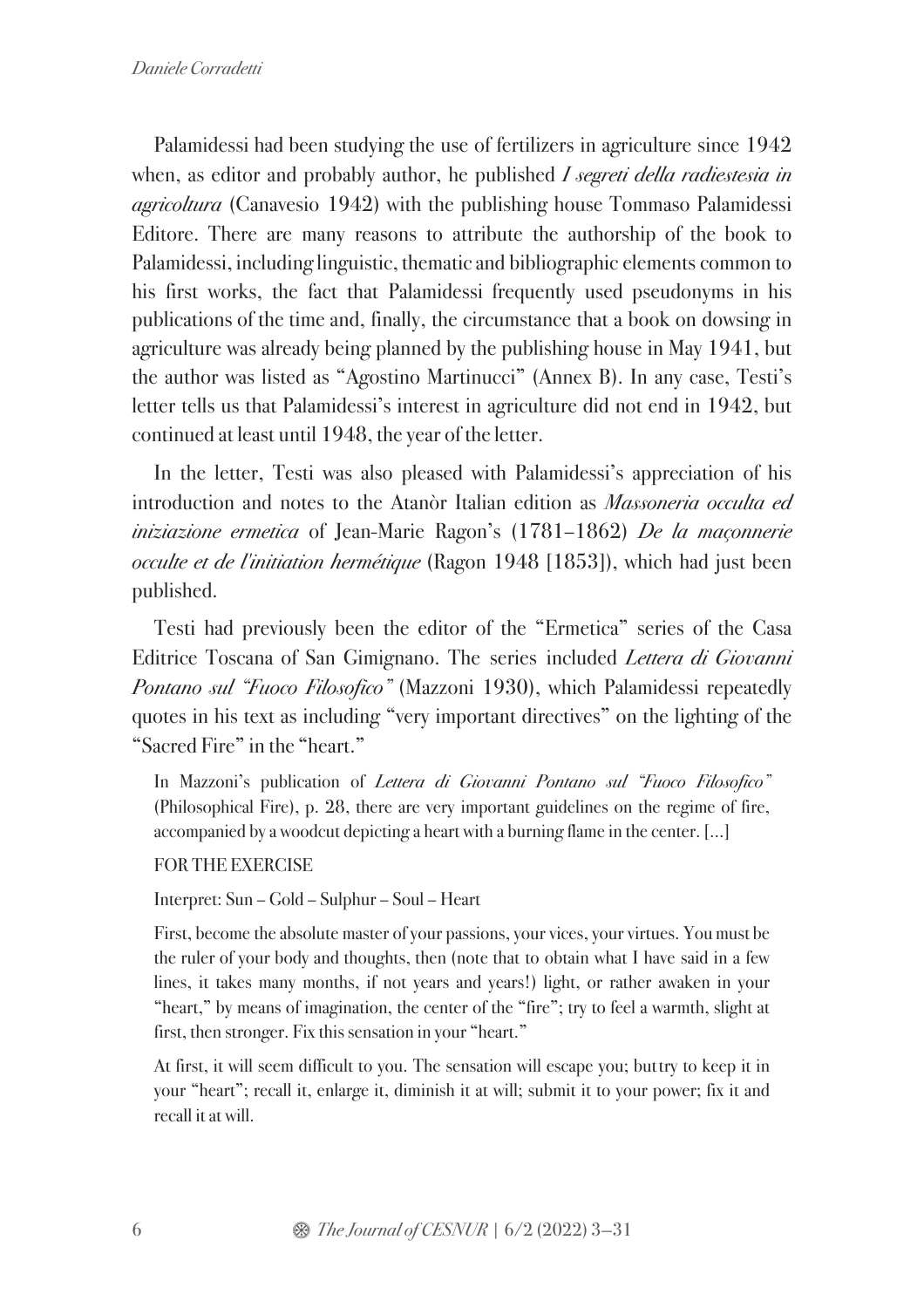Try and try again. Master this force and you will know the "Sacred or Philosophical Fire" (Palamidessi 1949, 104).

We know that Palamidessi had been aware of techniques involving a constant attention towards the cardiac region facilitated by a prolonged visualization of a flaming heart since at least 1945. He refers to it in passing already in his first yoga text (Palamidessi 1945, 74), stating that "other methods of Tantric Yoga suggest to mono-ideate, that is, to represent in imagination a glowing heart surrounded by flames" (Palamidessi 1945, 74). In La tecnica sessuale dello yoga tantrico indotibetano he noted that "[t]he Christ, if you observe the paintings reproducing the effigy of the Divine Master, has been described by the Saints with a flaming Heart and radiating a dazzling light" (Palamidessi 1948, 163).

However, while in Palamidessi's works on yoga the action on the cardiac center does not play a preponderant role compared to the work on the other psychic centers, in L'Alchimia come via allo Spirito the "heart" becomes the center of spiritual operations and exercises, so much so that it is identified as the alchemists' "stove" itself or Athanòr.

To conclude this reference to the Athanòr, I would like to say that Alchemists should carry out the Great Work in the Athanòr, or in their inner selves, in their being, in their will, animated by the fire of faith and love, a lamp fire because it is constant and always at the same degree. Could one not identify the heart, for example, with the Stove, where the fire of the spirit, the fire of the I, descends by virtue of concentration, visualization and silence?

The translation of the sense of self, that is, of the fire-flame-spirit-consciousness, into a first connection with the subtle and elementary aspect of our physical and bodily reality, especially when rhythmic breathing (fire-breathing) comes into play, makes me think precisely of the Athanòr, where the fire is fed by the bellows that project the feeding air into it like a breath (Palamidessi 1949, 111).

The descent of the "fire of the spirit" into the heart and the transformationof the "sense of self" through the use of "rhythmic breathing" are typical themes of the hesychasm and, later, of the meditative techniques involved in the Cardiognosis suggested by Palamidessi in his Archeosophical writings. Although the doctrinal context was very different in the Palamidessi of the 1940s, we can nevertheless see that the core of his meditative techniques was already present at this stage, ready to be grasped and developed later in an openly Christian and Archeosophical doctrinal context.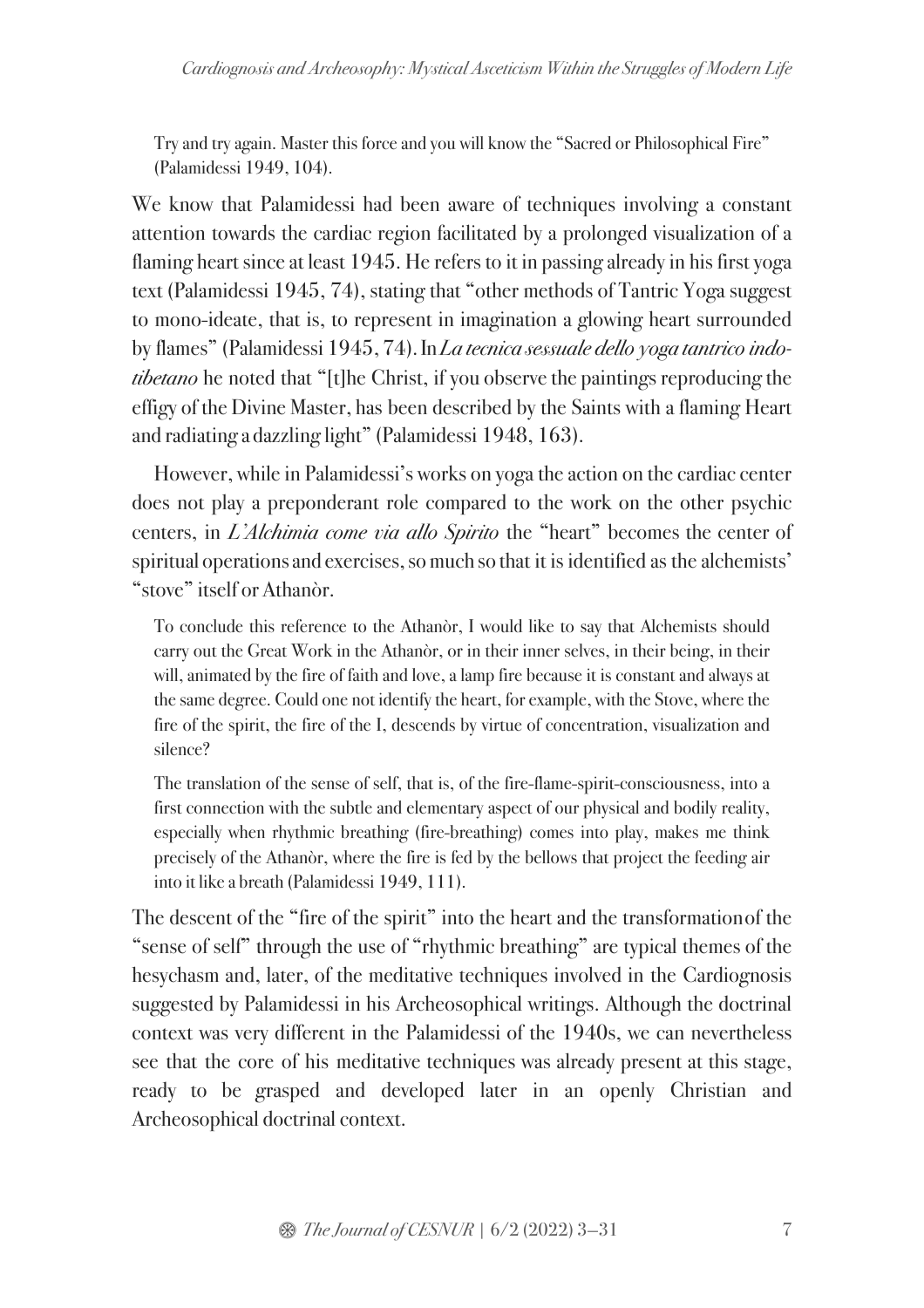### Hesychasm, "Christian Yoga," and the Journey to Mount Athos and Kalambaka

Considering Palamidessi's writings on yoga and then on spiritual alchemy, we cannot fail to notice a progressive rapprochement to Christianity. In this context, it is necessary to start by noting that Christ and the Virgin were mentioned as the highest examples of perfection already in the first yoga books (Palamidessi 1945, 62–63 and 85). A strong leaning towards Christianity was already noticeable in 1945, when in his treatise on yoga he included Francis of Assisi (1181 or 1882– 1226), Johannes Tauler (1300–1361), Meister Eckhart (Eckhart von Hochheim, 1260–1328), Ruysbroeck the Admirable (John van Ruysbroeck, 1293 or 1294–1381), John of the Cross (1542–1591), together with Catherine of Siena (1347–1380), Mary Magdalene de' Pazzi (1566–1607), Teresa of Ávila (1515–1582), and Gemma Galgani (1878–1903), as exponents of the "purest expression of Christian yoga" (Palamidessi 1945, 13).

The concept of "Christian yoga" was therefore already explicit in the Palamidessi of 1945, but it was undoubtedly strengthened in the following years. References to Christian spirituality multiplied, and the latter was credited with an affinity, if not identity, of intentions with yoga and spiritual alchemy.

Now, reader friend, if by chance you had a certain reticence towards us, if by chance you were a Priest of Christ, of that Christ whom I love as you love him, know that the Alchemical Art is a very similar science, if not identical, to Oriental Yoga, which must turn each and every one to the Christ (Palamidessi 1949, 191).

Palamidessi's reflection is not distant from the contemporary European esoteric scene, in which doctrines and ascetic practices typical of hesychasm circulate, often presented as a form of "Christian yoga," thus arousing considerable interest and bringing about a certain intellectual ferment.

Hesychasm, as is well known, is an Eastern Christian ascetic method whose objective is theosis, a Greek concept for "deification" on which Palamidessi reflected at length (Palamidessi 1978). He understood itas an effective union with God and participation in his nature through the glorified humanity of Christ. This ascetic method is based on the constant and fervent invocation of the Name of Jesus, and the "descent of the spirit into the heart." It is achieved through a "psychophysical technique" that emerged in its most elaborate form in the writings of some Athonite monks of the  $13<sup>th</sup>$  and  $14<sup>th</sup>$  centuries such as Nicephorus the Hesychast (d. 1340), the Pseudo-Symeon the New Theologian,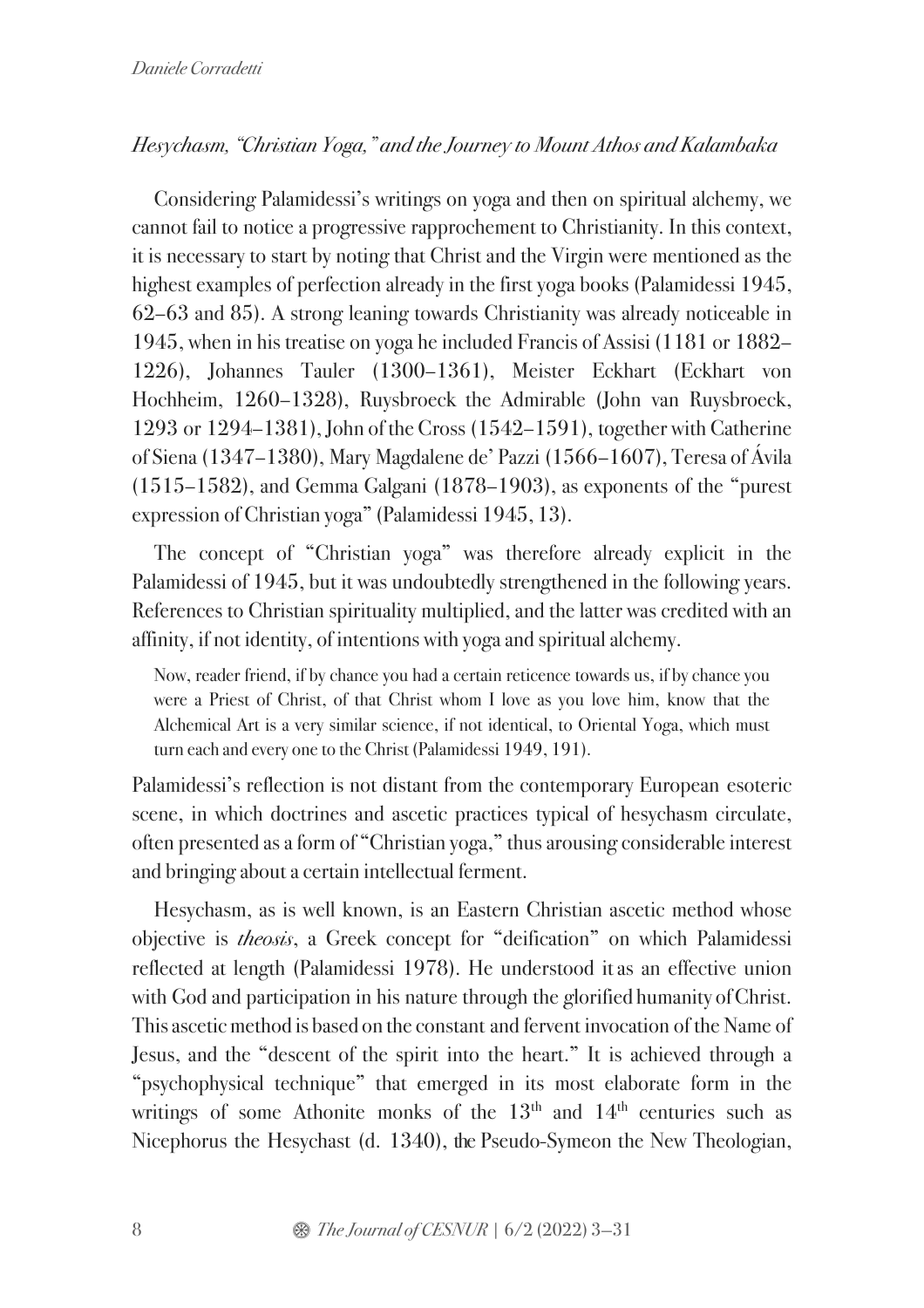Gregory of Sinai(between 1255 and 1260–1346), and Gregory Palamas (1296– 1359) (Toti 2012, 1).

In 1943, the first edition in the West of the *Tales of a Russian Pilgrim* (Gauvain 1943)aroused the curiosity of some esoteric circles such as those around Frithjof Schuon (1907–1998), who called it an expression of the "most unaltered heritage of primitive Christian spirituality" (Schuon 1948, 155). René Guénon (1886–1951) noted the "truly initiatory" character of the hesychasm described in the book (Guenon 1954 [1949], 38).

However, it was only in 1953, with the second French edition of the *Tales* by the Éditions du Seuil, and the publication of the *Petite Philocalie* (Gouillard 1953) by the Éditions des Cahiers du Sud, that the prayer of the heart spread outside the original Orthodox circles. In that same year, the article dedicated to the subtle centers in the Orthodox tradition L'hesychasme: Yoga chrétien? by hieromonk Anthony Bloom (1914–2003: Masui 1953) was published, which Palamidessi probably already knew in the French version, but certainly read in the Italian Rocco edition of 1955 (Bloom 1955).

It is important here to emphasize how hazardous the definition of hesychasm as "Christian yoga" is. The ascetic technique of hesychasm does, in fact, have points of contact with yoga and with many themes of the *dhikr Allah* of Islamic Sufism in relation to the use of a respiratory rhythm, sometimes coordinated with heartbeats, and of "centers of concentration" towards which meditation is directed. Nevertheless, hesychasm clearly distinguishes itself from both yoga and dhikr by its profoundly and indispensable Christocentric orientation. The Name ofJesusis not just one "of many possible mantras" (Toti 2012, 5). Palamidessi was very clear about the distinction. Since he embraced a Christian doctrine and orientation, he repeatedly and extensively pointed out in his writings and lectures that hermeticism, alchemy, and yoga are "good" for their "techniques" and as "methods of awakening," but "off the mark" if not "disastrous" in their doctrinal, philosophical and religious approaches (see e.g. Baroni 2011, 85–6; Palamidessi n.d. [1952–1979]; Palamidessi 1971; Palamidessi 2012 [1967], 55).

In the period between 1952 and 1955, Palamidessi broke off from his previous publications to turn his "prow [...] towards that lighthouse perpetually lit for eternal salvation, which is Christ" (Palamidessi 1975c, 6). Considering that in 1955 he was already working on a treatise on Christian asceticism that was to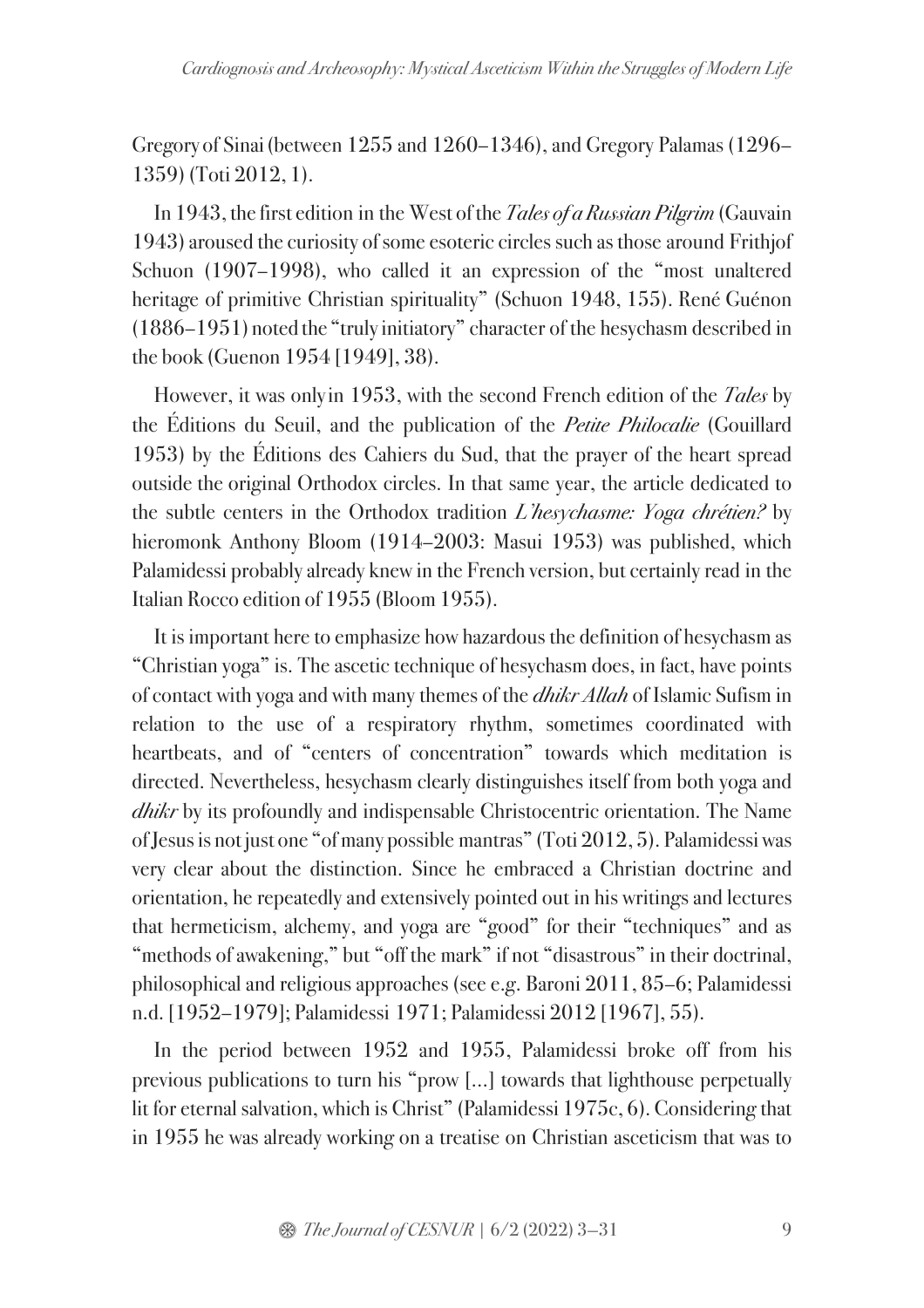"mark a significant development in the field of mysticism" (Baroni 2011, 87), his decision to personally go to Mount Athos and Kalambaka in 1957 appears as logic. Palamidessi did not provide the timing and details of his stay there, but he described it as "fruitful," and referred to it on several occasions in his writings and lectures (see Corradetti and Lullo 2020).

We know that during his stay he had the opportunity to consult "some rare" works, learning various information about the psychic centers," was introduced to the prayer of the heart by an Orthodox monk named Father Bissarion (Baroni 2011, 87), and participated in some rituals that he described in 1964 as part of "true Christian Gnosticism" (Palamidessi 2020 [1964]).

After returning from his "expedition" to Greece, Palamidessi devoted himself to a period of intense experimentation made up of retreats, meditations and mystical experiences (Palamidessi 2009, 20). It was also during this period that he began his novitiate in preparation for entering the Franciscan Third Order, which he did in March 1960 (Baroni 2011, 88).

Although there is no direct confirmation, several clues point to the fact that the nucleus of the technical corpus relating to Cardiognosis was elaborated in the period between 1953 and 1960.

# Archeosophy, the New Didaskaleion of Alexandria

Starting from at least 1961, Palamidessi was thinking of using his philosophical, religious, and scientific knowledge to create a Christian movement. An unpublished fragment allows us to date in a very specific way the moment in which these ideas emerged in Palamidessi's mind. The fragment, surprisingly, demonstrates that these ideas preceded the foundation of "Archeosofica" by almost a decade.

Castelnuovo di P. 9-6-61

### Advent of a New World

All of my philosophical-religious-scientific culture leads me to plan the advent, through the work of the Messiah of a new world, a world of Christian fulfilment, a world of freedom, which will be reached through the activity of that "Kingdom of the Spirit": the "Third Kingdom" (transcription of Annex C, italics indicate the use of red ink).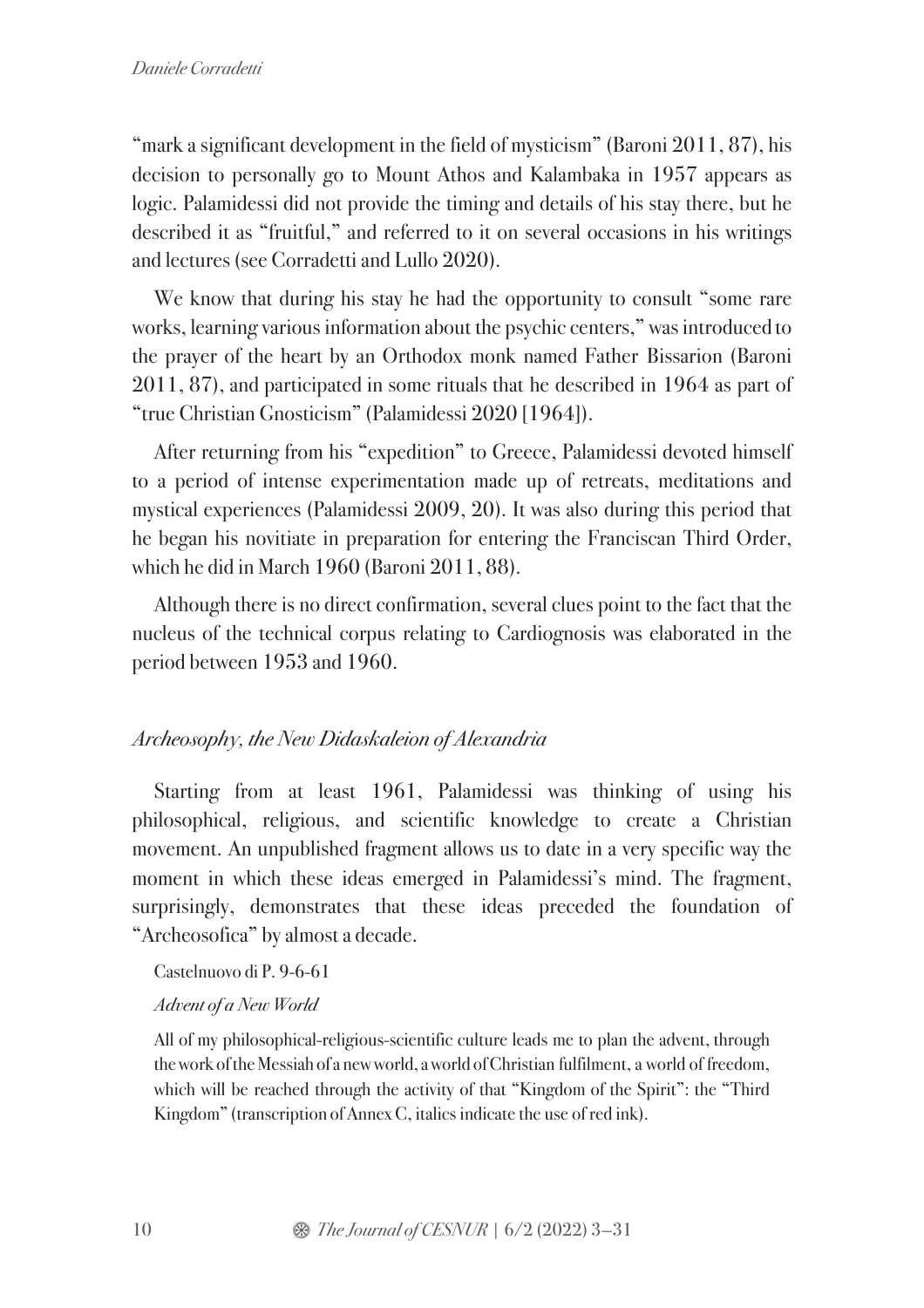We note in this unpublished excerpt the reference to philosophy, religion, and science coming together, and driving Palamidessi to undertake a project of coherent change based on the triptych reason-faith-science, which correspond respectively to philosophical, religious, and scientific knowledge. The reference to the "Kingdom of the Spirit" or "Third Kingdom" is clearly to Joachim of Fiore (1135–1202) and his "Kingdom of the Holy Spirit," and has clear eschatological features. The Kingdom of the Holy Spirit will be, in the words ofJoachim of Fiore, a "kingdom of freedom," "of love," and "brotherhood" (Moltmann 1981, 149), words that closely resemble Palamidessi's spirit in the unpublished fragment.

Palamidessi's reflections in this period constituted the substratum for the foundation of the Archeosofica school. This also emerges from his handwritten notes in the later pages of the notebook related to Basil of Caesarea's (330–379) Treatise on the Holy Spirit (Palamidessi 1968a, 5), quoted in the first booklet of Archeosophy, and a list of biblical quotations among which stands out, repeated twice, the reference to the *First Letter to the Corinthians* 2:6–8 (Annex D), regarded by Palamidessi as "a refined statement" of Apostle Paul's (ca. 5–65 CE) own Archeosophy (Palamidessi 1968a,B).

Palamidessi had developed the conviction of being the reincarnation of Origen (ca. 184–253), following his parapsychological recollections of past lives in the 1940s, between 1953 and 1958, and finally in the mid-1960s (Baroni 2009, 148). In 1966, following these events, Palamidessi personally went to Caesarea of Palestine "to see the ruins in the sands of what was once a center of Christian initiation" (Palamidessi 1969b,14), and find confirmation of his memories. The foundation of the Scuola Archeosofica (see Cresti 2020) was seen by Palamidessi as the logical continuation of the apostolic and evangelical work begun in previous lives. On several occasions, Palamidessi referred to Archeosofica as the "new Didaskaleion" (Palamidessi 1969a, 6), which continued the work of Pantaenus the Philosopher (d. ca. 200), Clement of Alexandria (ca. 150–210), and Origen, according to a mentality adapted to modern times (Palamidessi n.d., 26, 44 and 61; Lullo 2020, 19).

For these reasons, it is interesting to note the founding program attributed by Palamidessi to the Didaskaleion of Alexandria, where, in the sixth place, the continuous prayer appears.

The fundamental arguments of Clement of Alexandria, Origen and their predecessors, which reflect the Archeosophical thought, can be stated as follows: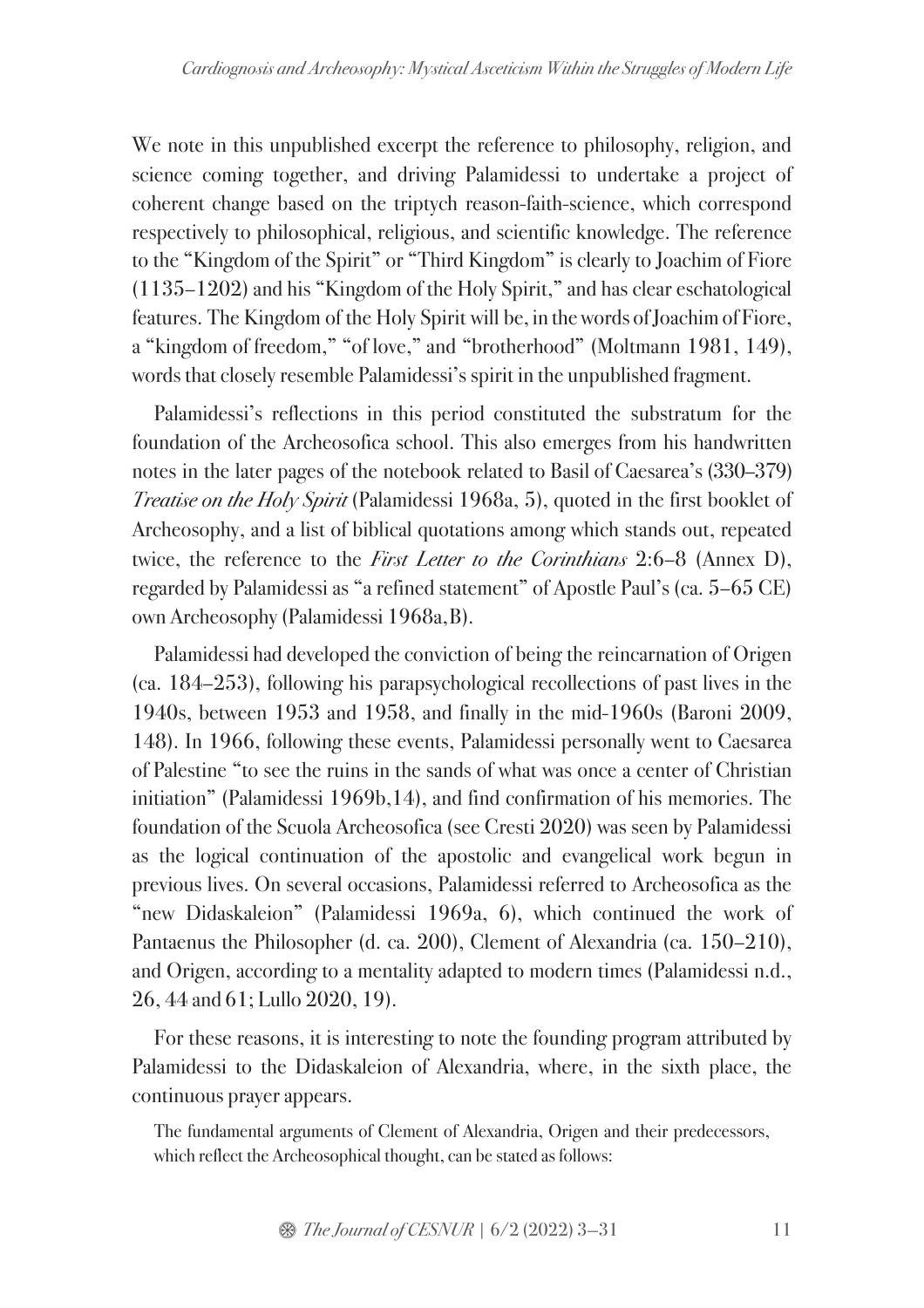1)-Eternity of creation.

2)-Pre-existence.

3)-Apocatastasis.

4)-Way of explaining the resurrection and the thousand years of the Apocalypse.

5)-Trinitarian and Christological definitions.

6)-Continuous prayer and ascetical methods.

7)-Scriptural allegory.

8)-Significance of the Virgin Mary mother of Jesus, vehicle of the incarnation of the Messiah.

9)-Justification of the Theotokos (Our Lady) (Palamidessi n.d., 68).

According to Palamidessi, Cardiognosis and the continuous prayer were an integral part of the catechetical teaching of the early Christians, and also constitute the core of the Archeosophical teaching.

The effective instrument of this careful concentration is the prayer to Jesus, the true key to open the gates of Paradise: a prayer taught by Jesus himself and technically explained by Origen, the Instructor of the two esoteric Christian schools of Alexandria and Caesarea of Palestine (Palamidessi 1969b, 10).

Palamidessi dated the method of Cardiognosis back even to a pre-Christian period. He believed it was known to the Prophets before the Apostles and prepared another experience typical of Jewish mysticism: the experience of the Merkabah or "Chariot of Fire" (Scholem 1965).

Those who succeed in immersing themselves in the splendor of Christ settled in their heart are transfigured by this Light of Eternal Love, which is the Holy Spirit; it is as if they were bathing in the Sun. The method for achieving this is ancient. It goes back to the Prophets, to the first Apostles, to the Christian Fathers of the Greek, Russian, and Asia Minor deserts. It is the prayer of Origen, Gregory Palamas, Gregory of Nyssa [ca. 335– 395], Gregory the Wonderworker [ca. 213–270], John Climacus [ca. 579–649]; it is the preparation for Ezekiel's Merkabah (Palamidessi 1969b, 10).

It is not surprising, therefore, that L'ascesi mistica e la meditazione sul cuore (Mystical Asceticism and Meditation on the Heart) was among the first booklets made available by Palamidessi to his disciples as early as November 1969.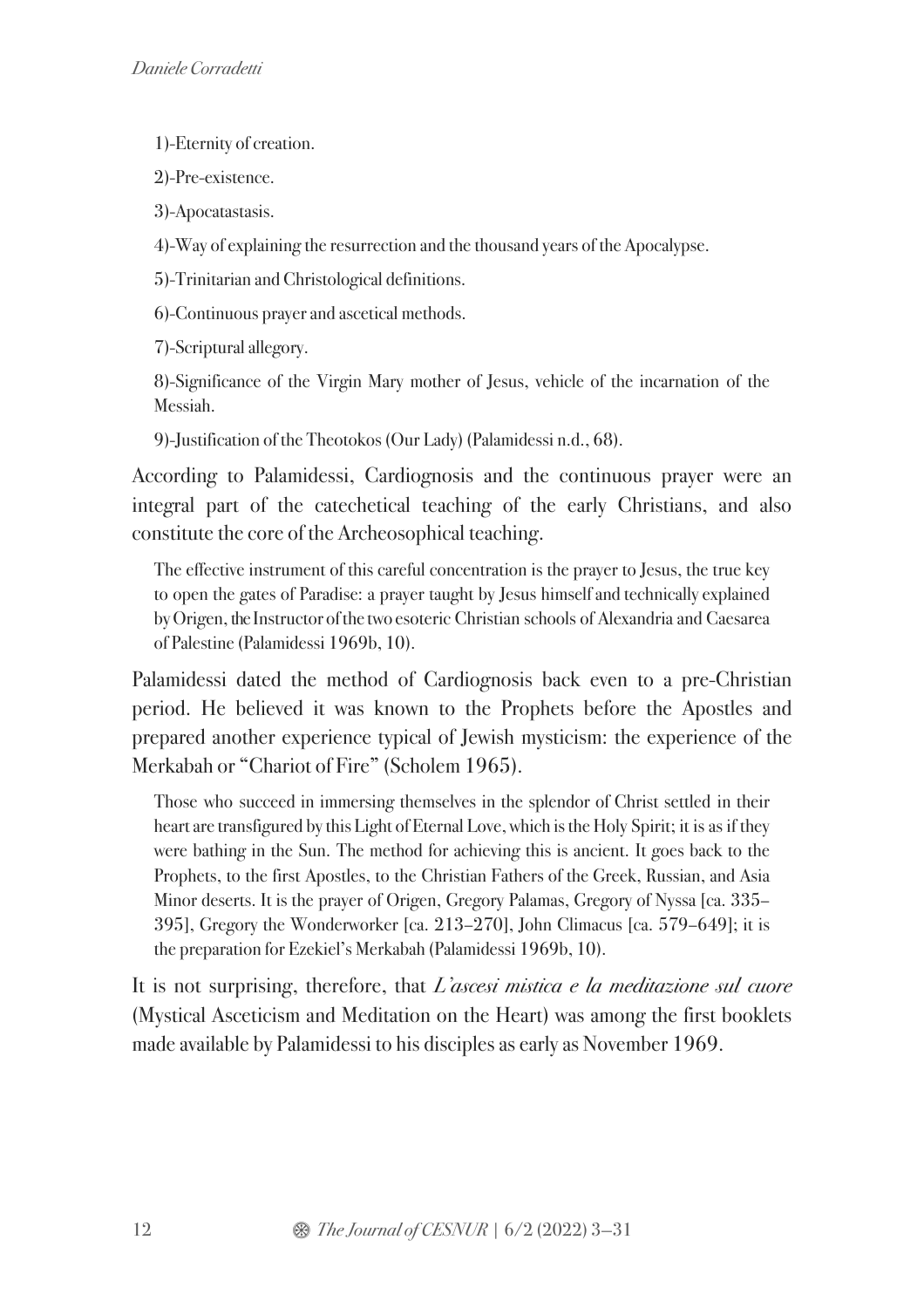# Mystical Asceticism and Meditation on the Heart (1969)

The eleventh booklet of Archeosophy, published in 1969, is entitled L'ascesi mistica e la meditazione sul cuore, and constitutes a compendium to present "what must be done immediately to experience the initial edifying encounters with the 'Inner Light' and the first true dialogue in the secret of one's heart with the Master of Compassion, Jesus" (Palamidessi 1969b, 1).

From the very first page, the practical and experiential character ofthe writing is evident, especially when, a few pages later, Palamidessi deals more extensively with the "Inner Light" as an experience that in this case is not ecstatic, but obtained through a form of entasis.

[...] Allow us not to define for now what the "Inner Light" is, you will know it through experience: a particular experience, because you will not have it outside your body, but in the blood flowing in your heart as a physiological and meta-physiological experience. The blood, as it passes through the capillaries of the lungs, becomes oxygenated, becomes red and vigorous, freeing itself of toxins and poisonous gases and of the vital energy that has become anti-vital. Verily, we tell you, having experienced it ourselves, the blood passing through the heart in the state of prolonged Enlightenment undergoes a similar process of regeneration due to the Light of the Christ (Palamidessi 1969b, 9).

The experience of the "Inner Light" is incommunicable, and can only be understood through direct experience of the phenomenon as "an embrace of Light."

It is arduous to describe what the experience of possessing God in the heart is, when the heavy sensations of bodily gravity are suspended, and as if transfixed in Paradise. In the splendor and beauty of Paradise, God gives himself in an embrace of Light, in a burst of Love that burns, transmutes, deifies (Palamidessi 1969b, 8).

The mystical experience is described in this phase as only temporary "because on resuming the common waking consciousness everything disappears." The volatility of the mystical experience of the early stages is in contrast with the advanced stage of the spiritual journey described by Palamidessi in *Il labirinto dei* sogni e la veglia perenne (Palamidessi 1978), which instead has a character of fixity and continuity. Although the experience of the "Inner Light" is temporary, nevertheless "the benefit of the bath of Light will remain" (Palamidessi 1969b, 9), with its associated psychic and spiritual benefits.

The experience of the "Inner Light" is not a natural experience, but an experience of the personal God who gives Himself to the mystic through Christ: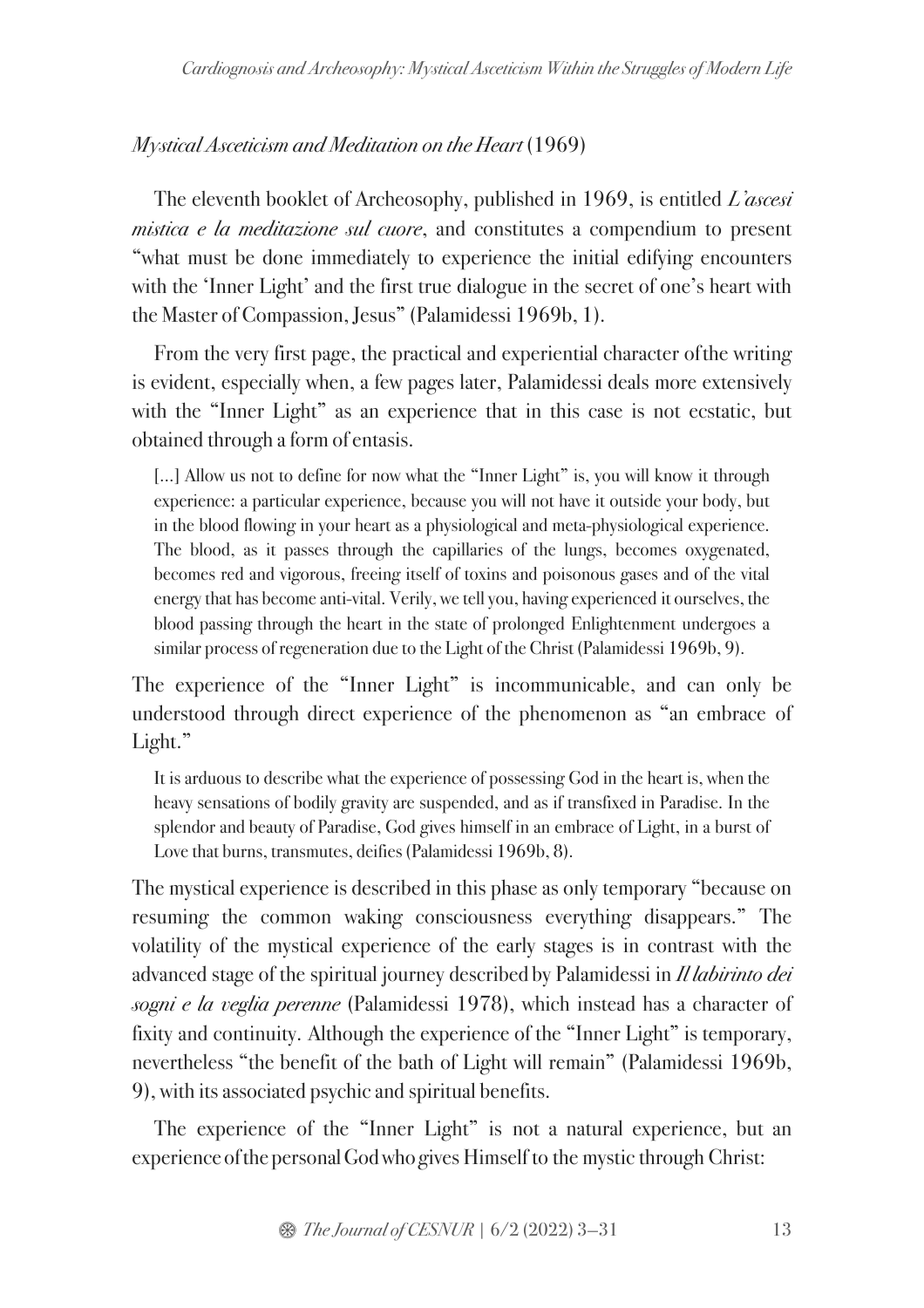The "Inner Light" is the intimate embrace with the Christ-Light, the Christ's absolute perfection, absolute Wisdom, absolute Love, totality of all perfections; a Christvibration, welding with God (Palamidessi 1969b, 8).

Palamidessi refers to a "welding" between the practitioner and Christ, emphasizing that "no one is God, and no one can identify with or substitute Him" (Palamidessi 1969b, 6). The mystical state described enables "the Eucharistic presence" in the heart by an experience of the "Adamic state before the separation of the spirit from the heart, that is, before the separation of the spirit from the soul" (Palamidessi 1969b, 7).

The advancement of the mystical state brings *theosis*, or "deification" as a result of prayer (Toti 2012, 5; see also Toti 2006), which is understood by Palamidessi as a "conscious participation in the Holy Spirit in the glorified humanity of Jesus Christ" (Palamidessi 1979a [1968], 22). It consists of a personal communion with God, who "while remaining in an inaccessible transcendence," manifests himself in Christ "to make us participate in His energy, in His glory, in His Spirit" (Palamidessi 1979a [1968], 22). In theosis, the mystical experience becomes transcendent, "supernatural or infused," which is proper to the state of "perennial wakefulness" (Palamidessi 1979a [1968], 34).

The "perennial wakefulness" is an extraordinary spiritual and, at the same time, supernatural state, consisting in the attainment of an inner wakefulness with all that is eternal and immortal in us by the Son of God, the Lord Jesus Christ, in view of the permanent transforming union of Love with the Holy Trinity (Palamidessi 1978, 1).

Apart from the mystical experience in itself, "marvelous and sublime," in which "God gives himself in an embrace of Light, in a burst of Love that burns, transmutes, deifies," for Palamidessi the encounters with the "Inner Light" are also fundamental for eschatological purposes. In fact,

[...] such experiences will be useful when we die and we must repeat this experience in order not to go astray. The dying person must know how to recognize the Clear Light, the Uncreated Light, but if we do not experienced it before, it will be difficult to recognize it after our death (Palamidessi 1969b, 9).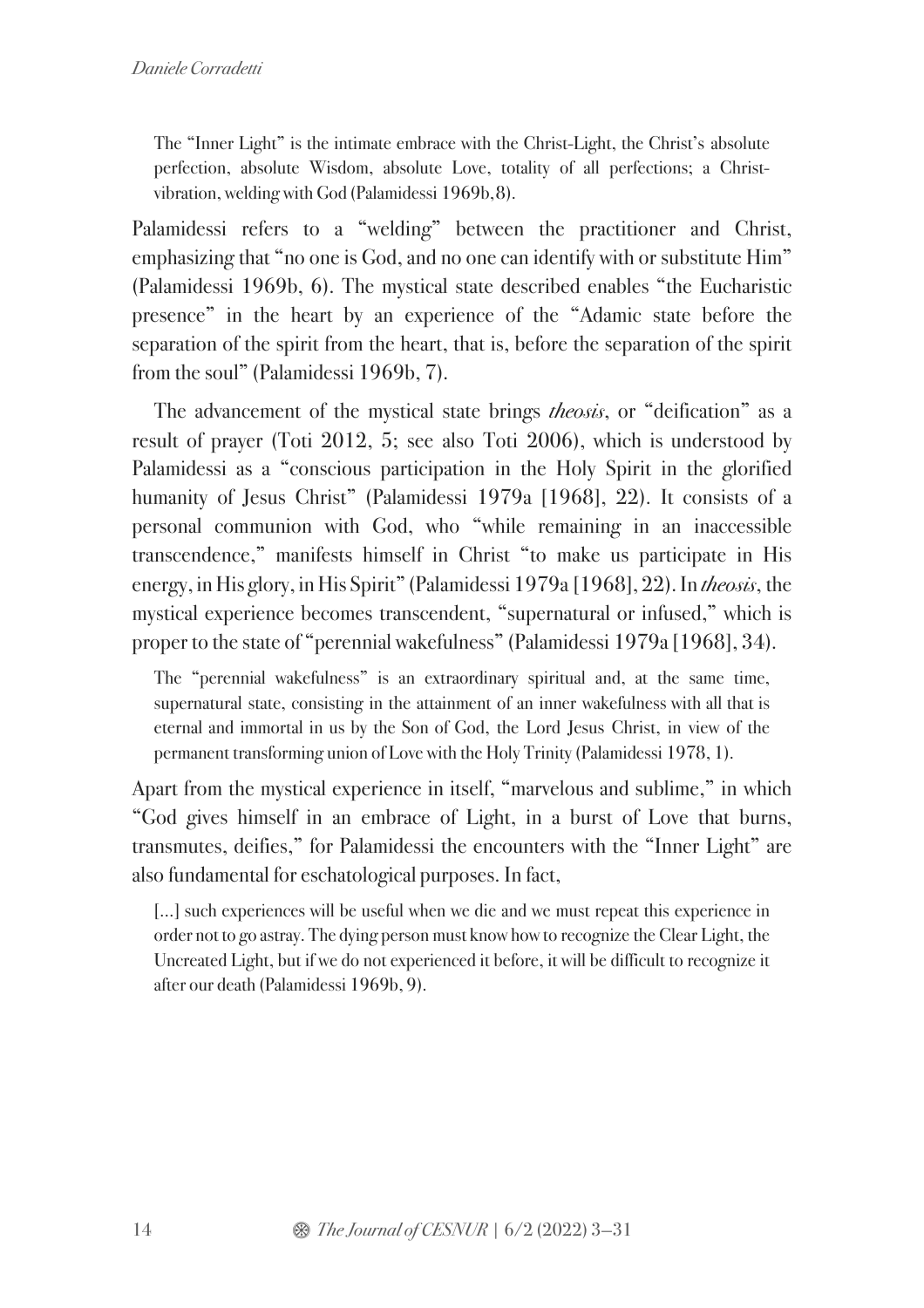## The Technique of Cardiognosis

Although not bound to a technique, Cardiognosis is facilitated by the ascetic method for which, according to Palamidessi, one must prepare preliminarily with a "daily and unceasing prayer polarized in the region of the heart."

Therefore, the exercise must be continuous, starting with 300 invocations a day and increasing them as much as possible. In the beginning, it is we who do the praying, then it will be the praying that makes itself spontaneously in the heart, in all the serious and ordinary activities, while awake and in sleep: a sleep that will be spiritual "insomnia" (Palamidessi 1969b, 7).

Clearly, the reference is to the hesychastic "continuous prayer," which, according to Palamidessi, must be "short," but done "with impetus, joy and hope" according to a traditional formula. The two formulas suggested in the booklet are "Lord Jesus, Son of God, have mercy on me, a sinner!" and "Lord Jesus, Thy Kingdom come!" However,any formula can be adopted as long as it contains the "Name of our Lord Jesus Christ" (Palamidessi 1978, 38).

The continuous prayer prepares the Archeosophist for the actual process of Cardiognosis, which, to be carried out correctly, requires a number of measures concerning in particular the duration of the experience.

Summary of what is needed:

1)-Personal life pure in thought, words and deeds, according to the teachings of the Holy Scriptures.

2)-Active social life, in the charitable sense.

3)-Intellectual life absorbed in continuous alternation of the comparative reading of the Gospels, the Epistles, the Acts of the Apostles, the Apocalypse, the Bible, the Quran, the Bhagavad Gîtâ, the Corpus Hermeticum, the Zohar, the Zend-Avesta.

4)-Life of the Sacraments. Therefore, we must go to Mass, receive the Communion.

5)-Observation and reflection on the Icon or diagram of the Heart.

6)- Correct position of the body and orientation during the prayer according to the first formula (Lord Jesus Christ, Son of God, have mercy on me, a sinner!), towards the direction of Jerusalem (East-South-East with respect to Rome, with the help of the compass); orientation towards the North, again with respect to Rome, when the second formula is used (Lord Jesus, Thy Kingdom come!), because the Grail is up north.

7)-Respiratory discipline or rhythmic breathing during the prayer.

8)-Abstraction or withdrawal of the senses.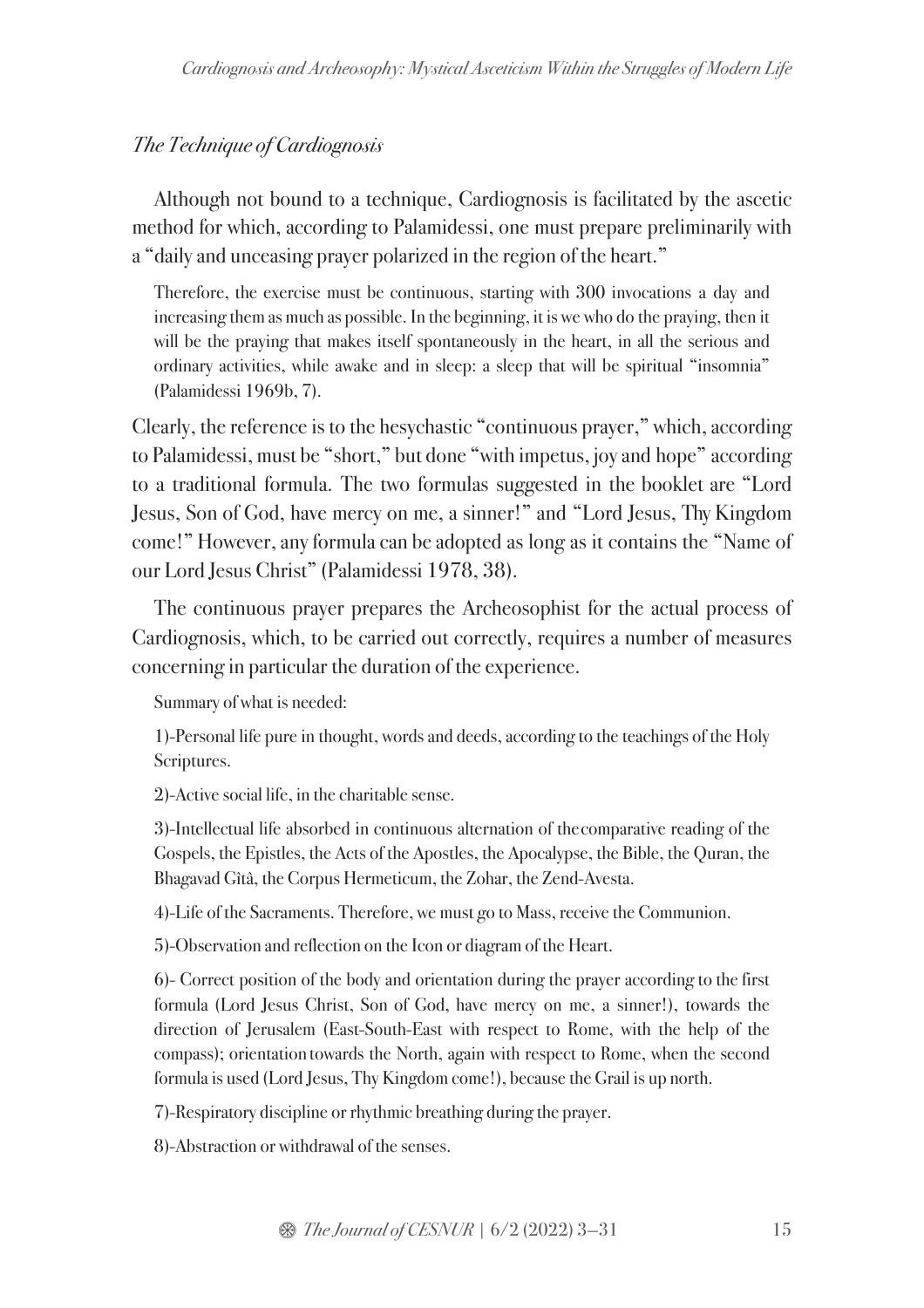- 9)-Attention and concentration in one point only: the heart.
- 10)-Invocation of the Name of Jesus Christ.
- 11)-Meditation or prolonged concentration on Christ.
- 12)-Meditation on the diagram or icon of the internalized heart.
- 13)-Contemplation of the Taboric Light in the heart (Palamidessi 1969b, 16).

Thus, Cardiognosis requires moral, social, intellectual and religious requirements, combined with physical and spiritual orientations and disciplines. Of particular importance are the diagrams to be "observed," "meditated upon" and "internalized," an example of which is given (Fig. 1), and prolonged meditation or concentration on Christ, for which an operational method is subsequently provided.



**Figure 1.** Diagram for "meditating on the virtues of the cardiac center." In the petals of the lotus flower we read the 12 "virtues of a pure heart": Faith, Hope, Prudence, Patience, Constancy, Temperance, Fortitude, Humility, Simplicity, Piety, Sacrifice, Awe of God (Palamidessi 1969b, 24).

The actual meditative practice proposed in the booklet consists in descending the intellect into the heart, aided by an invocation, and exercising breathing

16 **8** *The Journal of CESNUR* |  $6/2$  (2022) 3–31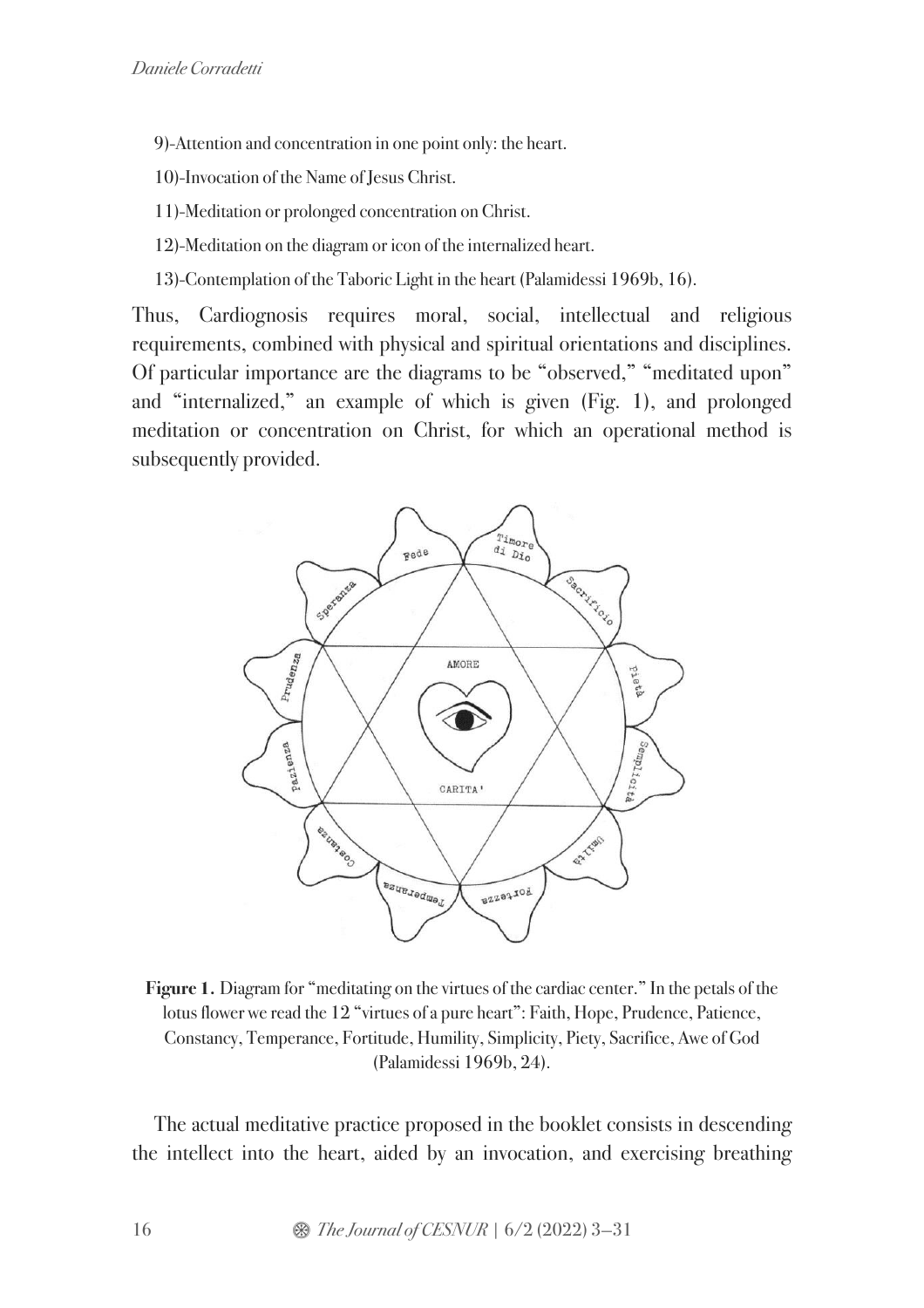control with long apnea. Although in other writings Palamidessi suggests less rigorous breathing rhythms, in this context he is very specific. One technique begins with five breaths according to the rhythm  $1:4:2:4$ , staring at the image of the "lotus flower with 12 petals of flaming gold color with the sacred face of the glorious Christ in the center" positioned on the wall directly in front of the person who meditates. This is followed by breathing at first with a normal but deep rhythm, and then according to the rhythm 1:4:2. During this latter breathing rhythm, meditation proceeds by invocation and by fixing the mind in the heart with attention andwill:

You will do exactly this: inhale gently so as not to disperse the thought and mentally call upon the Lord, while inhaling the air and volitionally forcing the intelligence down into the heart to nail it into the formula (*Matthew* 7:21):

### LORD JESUS

#### THY KINGDOM COME!

You will hold your breath completing the call. Then, expel the air from your lungs, exhaling gently. Then again, concentrate your will and attention in your forehead and direct the forced descent into your heart, repeating the same invocation:

#### LORD JESUS

#### THY KINGDOM COME!

Maintain a breathing rhythm of inhalation, stopping the air in the lungs and exhalation as follows: inhale for 1 time, hold your breath for 4 times, exhale for 2 times (Palamidessi 1969b, 21).

We note that the invocation for this meditation in the second edition is changed to "SOPHIA, I LOVE YOU! LORD JESUS, I LOVE YOU!" (Palamidessi 2008, 25–6). The result of a good meditation will be the perception of the "Inner Light," identified by Palamidessi with the "Taboric Light" experienced in this center after its awakening (Palamidessi 1975a, 137).

### Sophia and the Sapiential Cardiognosis

Three very important Sophianic experiences characterized Palamidessi's mature age, catalyzing his production (Palamidessi 1975b, 69). These experiences brought Palamidessi close to those thinkers and mystics that he himself would define as "Sophianic" in his treatise Le basi della teologia sofianica: Jakob Böhme (1575–1624), Heinrich Khunrath (1560–1605),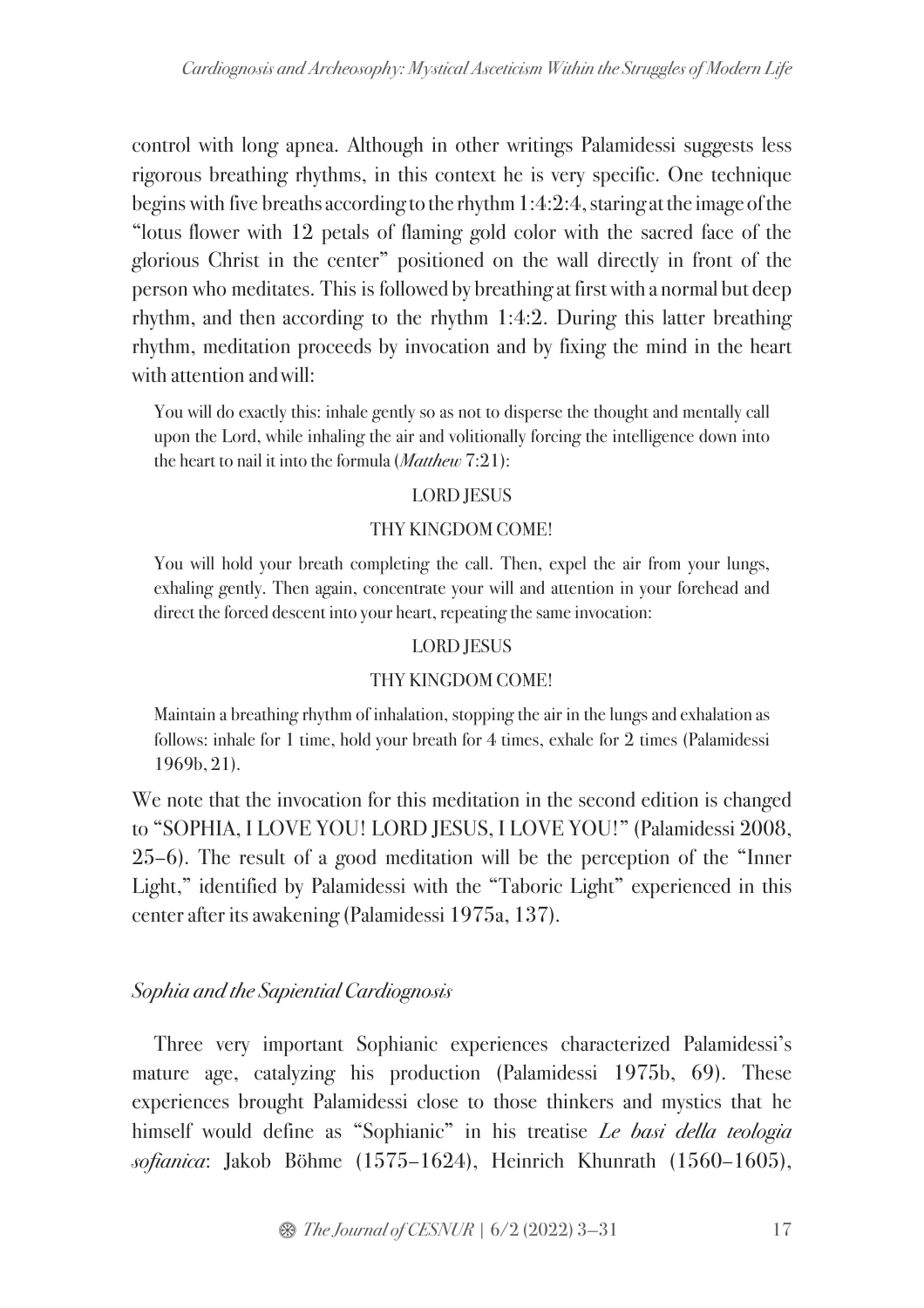Vladimir Solovyov (1853–1900), Father Basil Zenkovsky (1881–1962), Nicholas Lossky (1870–1965), Pavel Florensky (Florenskij, 1882–1937), and Sergei Bulgakov (1871–1944).

Palamidessi's first Sophianic "encounter," particularly related to Cardiognosis, is described in a poem entitled La Donna del Trimundio (The Woman of the "Three Worlds"), of which I quote a few significant lines.

Of heaven illuminated queen of space primordial between earth and cosmos you stretched out, gentle, imposing, austere, full of mystery. Even at that time it was dawning. Maybe I was dreaming, or not! I saw your eyes the color of sapphire with the pupils of prophecy? I cannot say too far away is that twenty-fourth of April one thousand nine hundred and seventy-one [...] (Palamidessi 1986 [1974], 51).

The date given in the poem is of extreme interest, as it is the same date found in the forty-ninth Archeosophical booklet, entitled La trasmutazione del cuore nei santi dell'Ekklesia. The booklet was written by Palamidessi for a conference held in Prato on April 24, 1971, on the occasion of the solemn celebrations in the city Basilica devoted to the Catholic saints Vincent Ferrer (1350–1419) and Catherine de' Ricci (1522–1590) in honor of the eighth centenary of the birth of another saint, Dominic de Guzmán (1170–1221). The conference was held in the presence of the Bishop of Prato, Pietro Fiordelli (1916–2004). It was followed the next day by another conference on "The Function of Archeosofica in the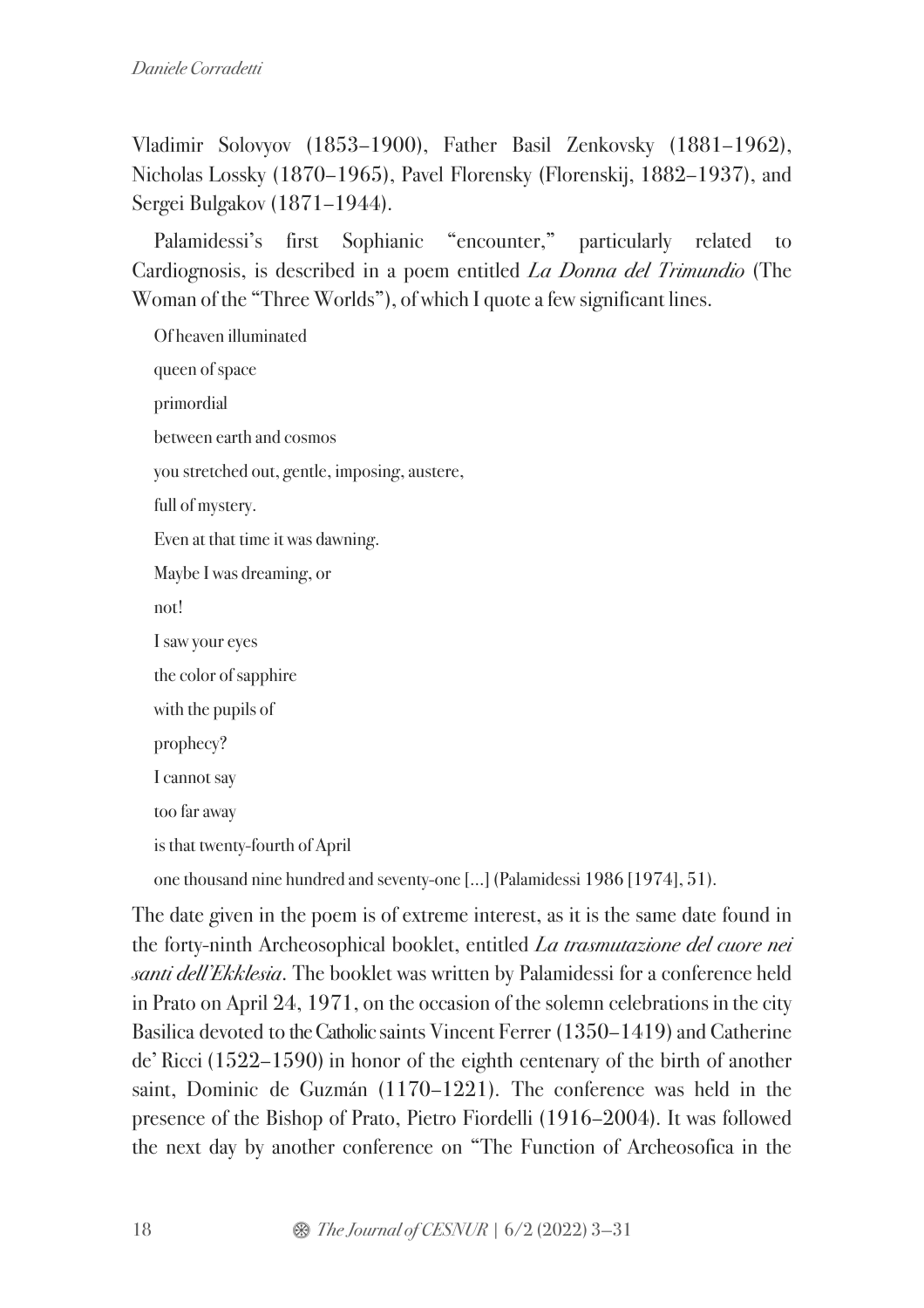World" (Palamidessi 1971) with the participation of Renzo Bernardini (1923– 1973) and Father Guglielmo di Agresti (1930–2001) who, at the time, was editing the *Collana Ricciana* for the Olschki publishing house.

Palamidessi was in the habit, on the occasion of some important conferences, of drafting a written text that would reflect the topic of the lecture. Many Archeosophy booklets were born in this fashion, among them: Esperienza misterica del Santo Graal, Le basi dell'Astrologia Iniziatica Personale and, indeed, La trasmutazione del cuore nei santi dell'Ekklesia.

This Sophianic experience was followed by two other experiences in May 1974. In this period, Palamidessi, in conjunction with some special planetary transits explained in his text Le basi dell'Astrologia Iniziatica Personale (Palamidessi 1975b, 69), decided to go on a retreat for several days, which led to the experiences described in poetic form in his treatise Le basi della teologia sofianica (Palamidessi 1986 [1974], 58-83), as well as to numerous "imminent" insights and inspirations.

In fact, immediately following the experiences of 1974, he began drafting Le basi della teologia sofianica (Palamidessi 1986 [1974]), which was published posthumously, where the features of Archeosophical wisdom are outlined. Here, Palamidessi specifies three orders of Wisdom: Essential Wisdom, Personal Generated Wisdom or Word, and finally Created Wisdom, properly referred to as Sophia.

While analyzing the Scripture, if one is not vigilant the word "Wisdom" lends itself to different interpretations. In a general sense, Wisdom includes:

(a) Essential Wisdom, common to the three divine persons: Father, Word, and Spirit of God.

(b) Personal Generated Wisdom, which is the Word, the Son of the Father.

(c) Created Wisdom, communicated by God to intelligent creatures and personified in Sophia.

[...] So we have a *divine Sophia* and a *created Sophia*: the first is *supratemporal*, the second is *lived out in temporal becoming*. The Sophia is only one, and it is the essential Wisdom of God, but for the practical purposes of the salvation of humanity and the world, it has taken on the appearance of Created Wisdom in order to reach us and help us to ascend (Palamidessi 1986 [1974], 18).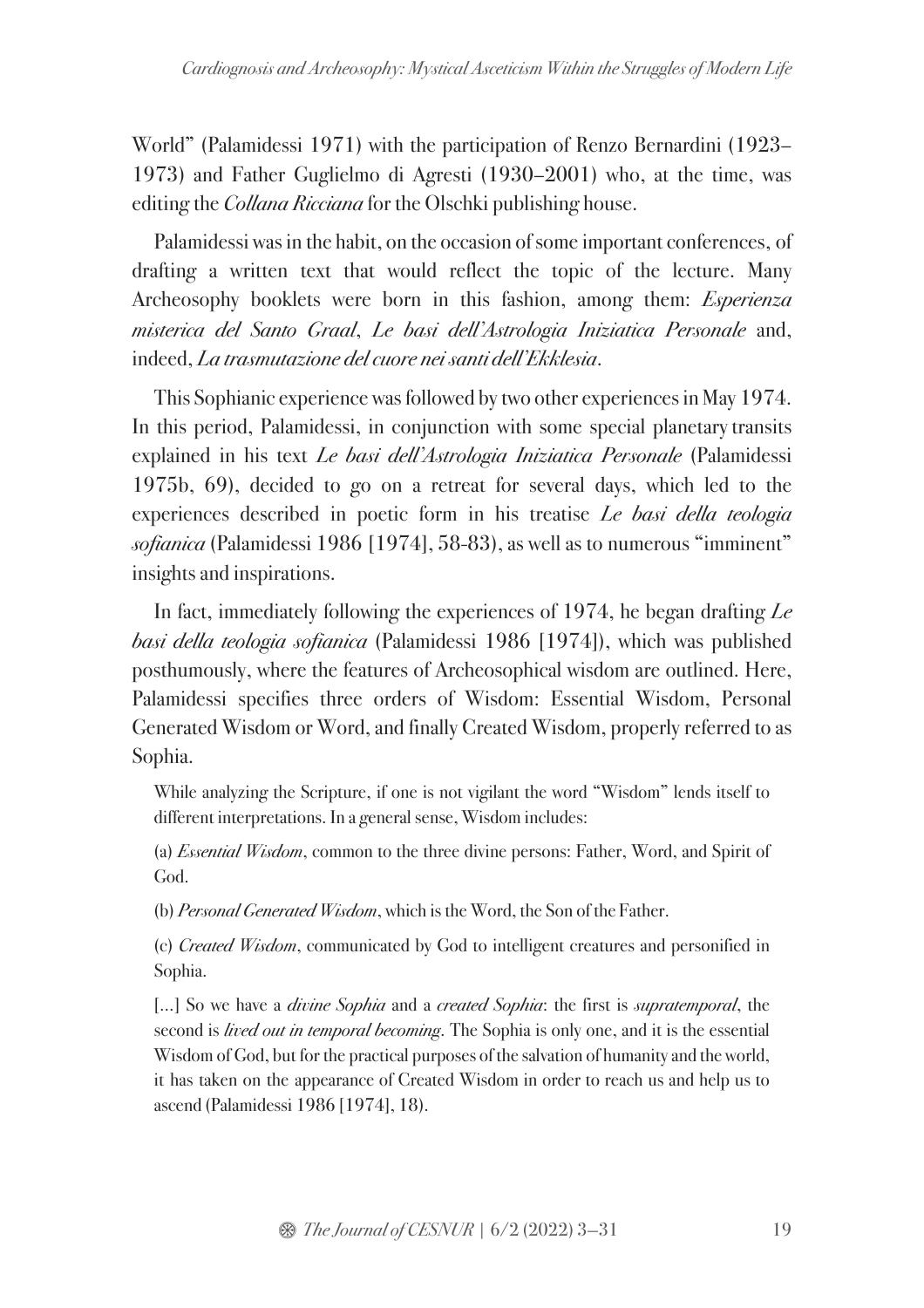Sophia, according to Archeosophical doctrine, is not a fourth hypostasis, as Florensky suggests in his The Pillar and Ground of the Truth (Florenskij 1998 [1914], 411), nor is she identified with the Soul of the world. She is the World Soul's archetype, and at the same time its guardian angel, helping Christ and the Holy Spirit in their salvific action and evolution of humanity. The action of Sophia or Created Wisdom is also closely linked to the action of Mary, the mother of the Redeemer, who as the "New Eve" is part of the salvific economy "by a precise divine decree."

As Christ is the Mediator between Humanity and the Eternal Father, so Mary is the Mediator between the evolving World Soul and the archetype of this World Soul as the demiurge of creation, Sophia, assisted by the Holy Spirit (Palamidessi 1986 [1974], 85).

It is important to note that for Palamidessi Sophia is a metaphysical creature, with whom it is possible to come into contact and even to engage in a "Sophianic ascetic" (Palamidessi 1986 [1974], 93). The latter should probably be identified, at least in part, with the "sapiential ascesis" (Palamidessi 1968a, 17), one of the seven Archeosophical asceses enumerated in Tradizione Arcaica e fondamenti dell'Iniziazione Archeosofica. The main instrument of Sophianic asceticism is the "sapiential Cardiognosis."

In the text *Le basi della teologia sofianica*, while remaining identical in essence, the technique or method suggested for Cardiognosis varies slightly, focusing on the Sophianic aspect. The icon with the twelve petals indicating the virtues of a pure heart is replaced with "a picture depicting in color, and symbolic colors, the Virgin Sophia, Jesus Christ, Mary, and St. John the Baptist." The preliminary breathing rhythm 1:4:2:4 is replaced with the square breathing rhythm 4:4:4:4, accompanied by the fiery visualization of the Hebrew letters of the "logo-dynamos" AUM positioned in the frontal center. Finally, the actual invocation to be performed during the descent into the heart has no specific breathing rhythms and is entirely dedicated to Sophia.

During this inner operation you will cry out from the heart and spirit within you:

#### O SOPHIA,

#### WISDOM OF GOD,

#### MY SOUL BURNS FOR YOU!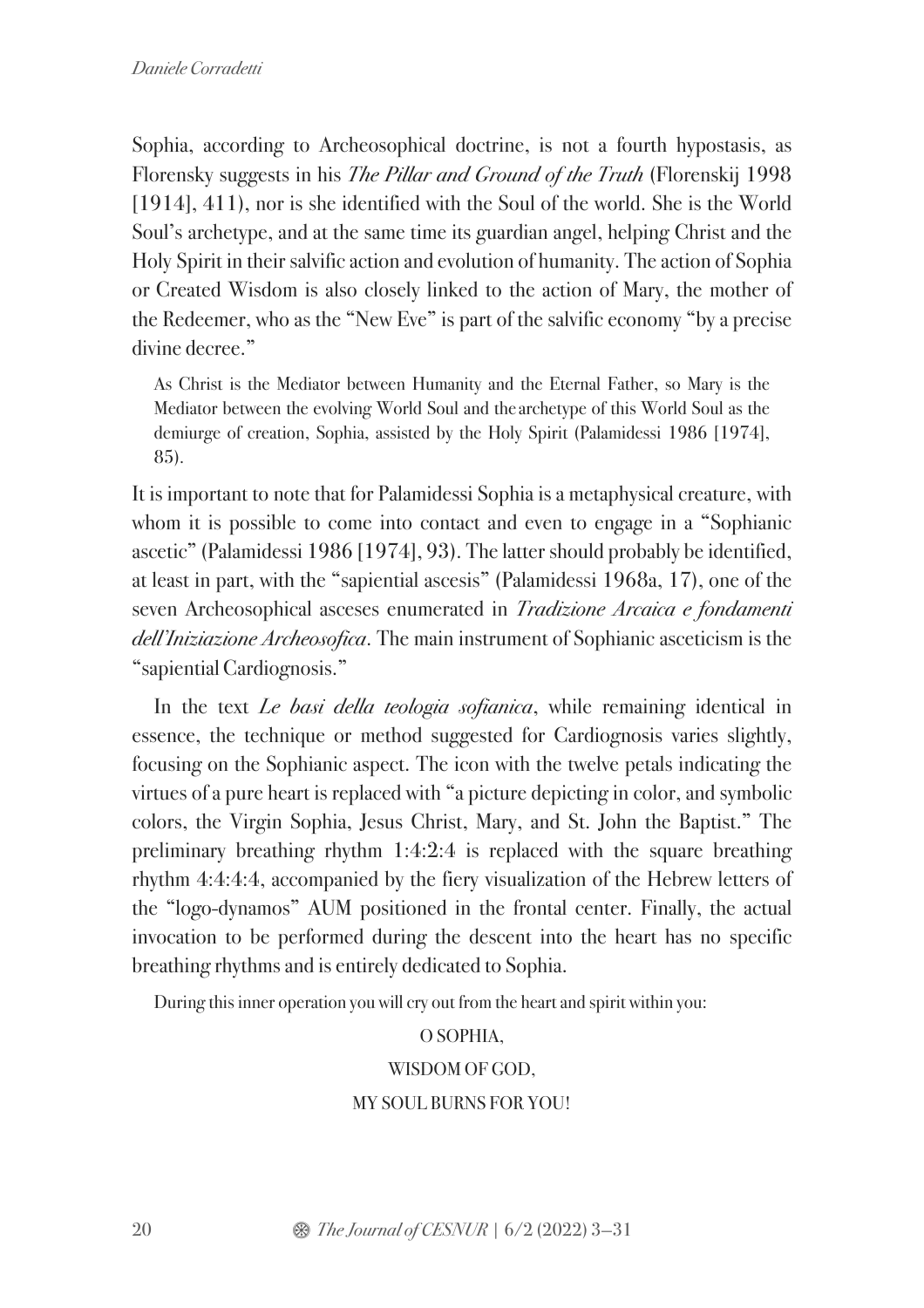You must say these words as you inhale, holding the air in your lungs until the end of the formula. The longer the lungs remain still, the more effective the exercise will be (Palamidessi 1986, 104).

The result of such ascesis will be the "phenomena of light due to the uncreated energy of God," or a manifestation of Christ, Sophia, or Our Lady "suitable to the development you have obtained" (Palamidessi 1986, 105).

### The Second Edition of Mystical Asceticism and Meditation on the Heart

In the process of drafting his own writings, Palamidessi used carbon paper to enable him to work in duplicate. Small manual corrections were then made on one of these copies using pencils, and then given to his wife Rosa Bordino (1916– 1999) to be retyped and printed. Further alterations were then made over time to the remaining copy of the writing in anticipation of a new edition.

After Palamidessi's death, his wife Rosa and daughter Silvestra Palamidessi (1948–1996) founded the publishing house Archeosofica and later another publishing house, Arkeios, through which they published some of Palamidessi's posthumous works such as Il libro cristiano dei morti, L'icona la pittura l'ascesi artistica, Le basi della teologia sofianica, and the entire collection of Quaderni, grouped in five volumes under the title Archeosofia. In 2005, after Silvestra's death, the entire collection of Palamidessi's writings was given to Alessandro Benassai, president of the Associazione Archeosofica, and slowly the unpublished texts, often unfinished, together with new editions of the *Quaderni di* Archeosofia, with the modifications made by Palamidessi, were published in private editions reserved to members. Benassai's editorial choice, given the private nature of the editions, was to leave the unfinished works as they were, often enclosing reproductions of the autograph notes that should have completed the works.

The new editions of the *Quaderni*, compared with the corrections made to the first edition by Palamidessi, do not differ substantially from the first editions except for a few phrases and references. The second edition of L'ascesi mistica e la meditazione sul cuore constitutes a notable exception to this rule, containing widespread changes in the text, all consistently oriented towards a greater emphasis on Sophia.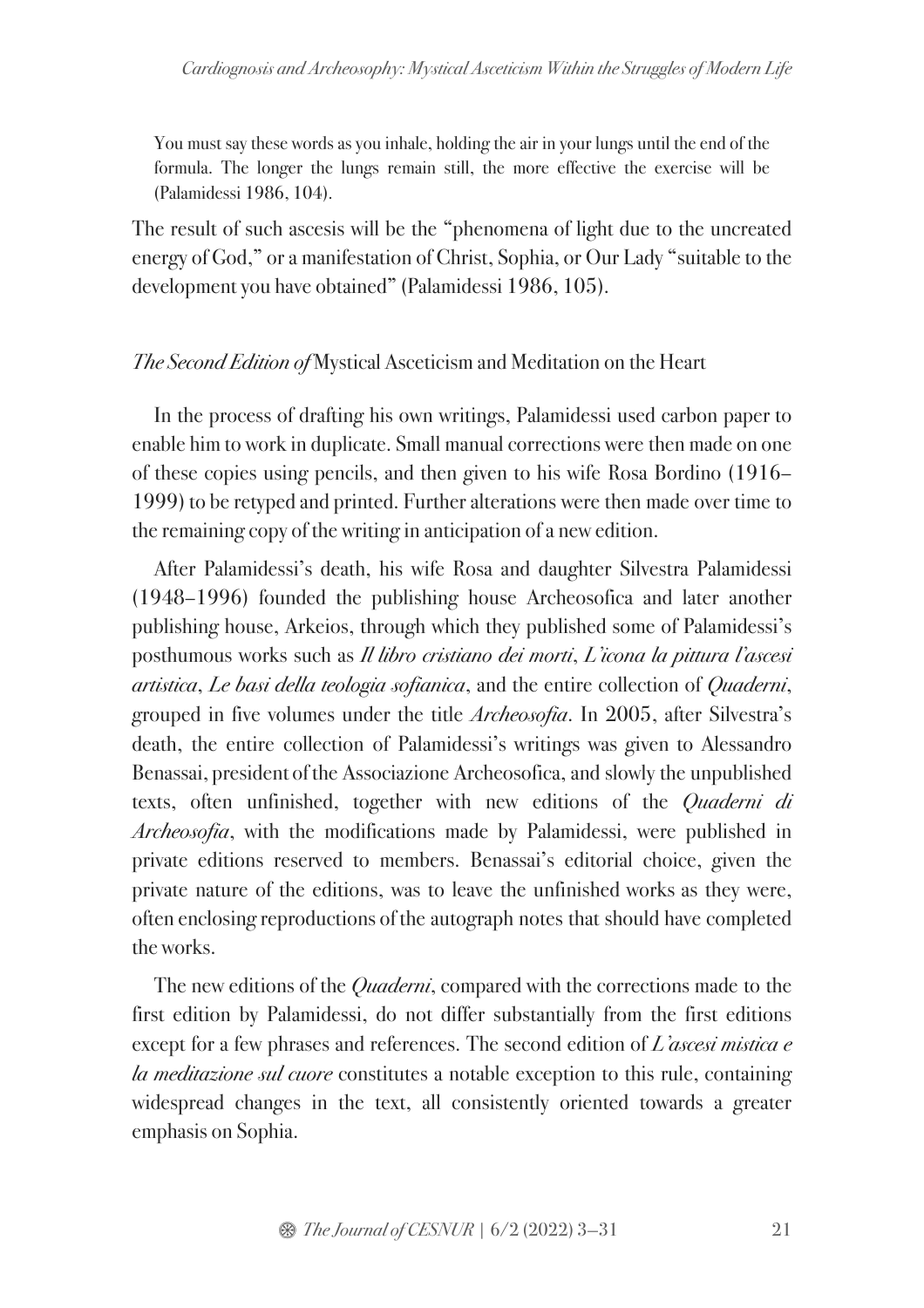In the new edition, the figure of Jesus is always placed side by side with that of Sophia, and the two are often identified collectively by the term "Wisdom" (Palamidessi 2008, 1, 7, 9, 18, and 19). The term "prayer to Jesus" is, in fact, replaced with "prayer to Wisdom" (Palamidessi 2008, 7) and specified to consist in "invoking the Names of Jesus Christ and Sophia" (Palamidessi 2008, 23). The most significant change in the text, however, concerns the actual invocation to be used in the meditation on the heart which, instead of being "Lord Jesus, Thy Kingdom come!" becomes

#### SOPHIA I LOVE YOU

#### LORD JESUS I LOVE YOU (Palamidessi 2008, 26).

The invocation "Lord Jesus, Thy Kingdom come!" remains in the text as the traditional formula to be used in the prayer (Palamidessi 2008, 21 and 28), but is replaced in the version for the meditation on the heart.

It is plausible that Palamidessi's choice of formula was connected with the idea of creating a balance between the masculine and feminine aspects of Wisdom. We can trace this idea at least as far back as 1982 in an autograph writing (Annex E), which was later published and edited in *Archeosofia*, Vol. II (Palamidessi 1989, 255). In Palamidessi's autograph, we read how the invocation of the Cardiognosis specified in the text was originally supposed to contain the invocation "Holy Spirit!" that preceded "Lord Jesus Christ, Son of God, Thy Kingdom come!," and was later shortened by Palamidessi himself into "Lord Jesus Christ, Thy Kingdom come!" The simplification of the formula was probably connected with Palamidessi's statement derived from Lev Gillet's (1893–1980) The Jesus Prayer (Un monaco della Chiesa d'Oriente 1964 [1951], 50) that "no one can say that Jesus is Lord without a special intervention of the Holy Spirit" (Palamidessi 2009, 29).

It is significant, however, that in the new edition of the booklet Jesus Christ is joined in the cardiac invocation by a female sapiential figure, Sophia, something that seems to be a unicum in the history of Christian Cardiognosis.

### Cardiognosis, Spiritual Transmutation, and Theosis

The objective of Cardiognosis and, more generally, of asceticism was indicated by Palamidessi with a word typical of the hesychastic doctrine, theosis.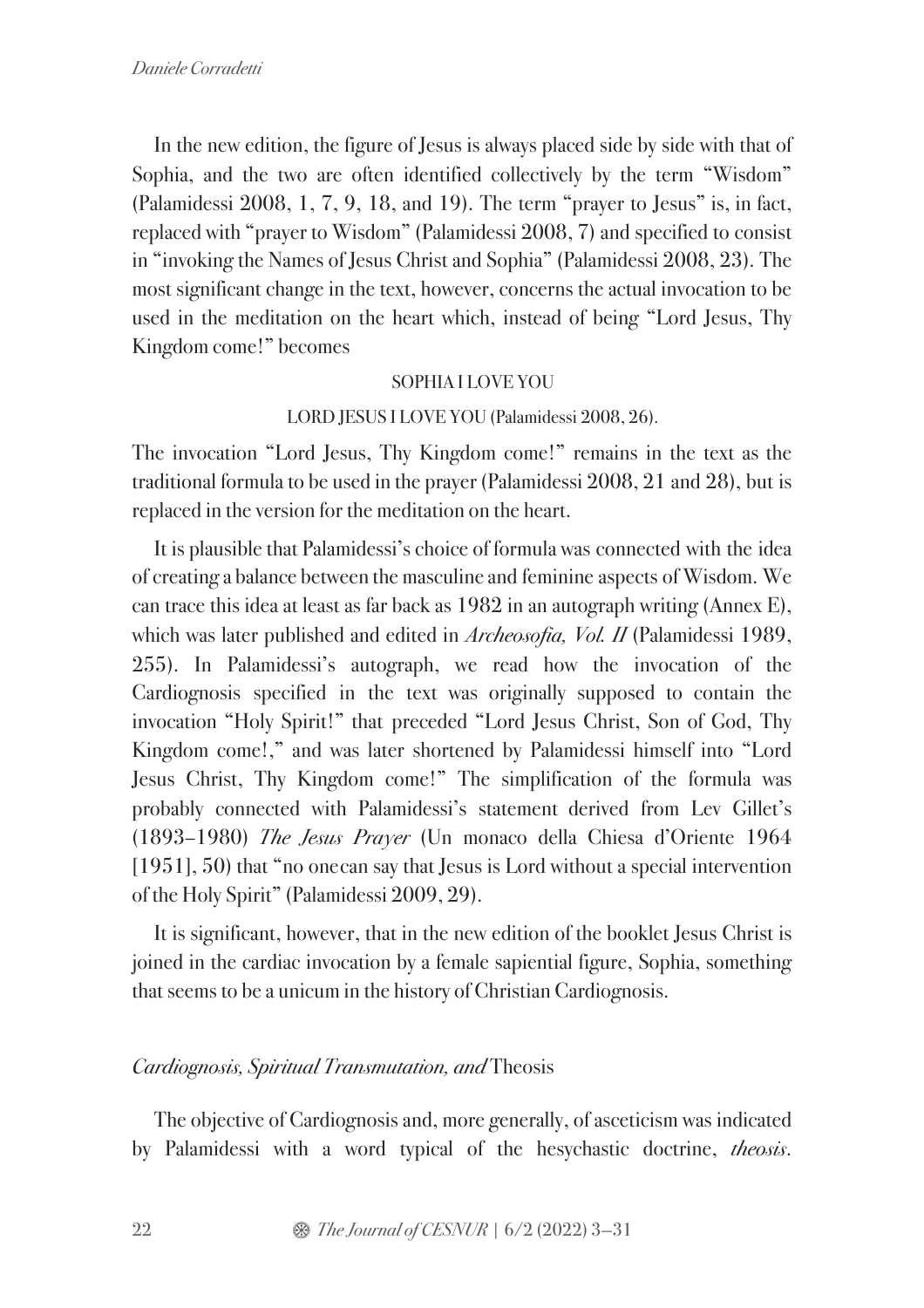Palamidessi devoted a long and reasoned definition to it in his *Dizionario* enciclopedico di Archeosofia:

THEOSIS: indicates the deification, but does not make one God himself. Do not fall into the trap of certain occultists, or of certain Indian philosophies, which make the man God. Theosis is the conscious participation in the Holy Spirit to the glorified humanity of Jesus Christ, who comes to us in the mysteries of the invisible Church, and especially in the Eucharist. God, though remaining in an inaccessible transcendence, comes to us in Christ, so we can participate in his energy, his glory, his "life-giving" Spirit. Deification or *theosis* is therefore the content, according to ontology, of a personal communion (Palamidessi 1979a [1968], 22).

For Palamidessi, theosis is the conscious participation in the glorified humanity of Jesus Christ, which is fulfilled by aggregation to the Body of Christ with the anointing of the Holy Spirit (Palamidessi 1985, 24). It is experienced as the "supratemporal and supra-spatial consciousness of a god in God" (Palamidessi 1979b, 36). In this sense, humans can attain *theosis* "because God wants it," and this is realized through "Pure Knowledge" and the "transmutation of the 'intelligible matter' that is the human spiritual essence" (Palamidessi 1975b, 48). In other words, "God is God and we are images of God, mere creatures participating in *theosis*" (Palamidessi 1970a, 26).

Given these premises, the importance of Cardiognosis within Palamidessi's system cannot be overestimated. In the occult constitution outlined by Palamidessi, the essence of humans is composed of three principles that are interdependent, but unconnected in the usual state: Spirit, Emotional Soul, and Eros-dynamic Soul. In the usual state, humans find themselves unable to loveGod "with all their mind, with all their heart, and with all their strength" (Mark  $12:28-$ 34), according to the "commandment of charity" expressed in the Gospels, and therefore unable to fulfil the "conditions" for "conquering the Kingdom of God" (Palamidessi 1972, 11).

The coming together of these principles, which are re-established "by the will of the Great Architect of the Universe" and through ascesis, is a process that necessarily passes through Cardiognosis and Sexognosis, the latter being the "knowledge of the energy of generation aimed at sublimating and directing it" (Palamidessi 1970a, 3). However, even if the sublimation of the sexual force is for Palamidessi "the key to Freedom" and to *theosis* or deification (Palamidessi 1968b, 32), a direct action on the sexual sphere is considered very dangerous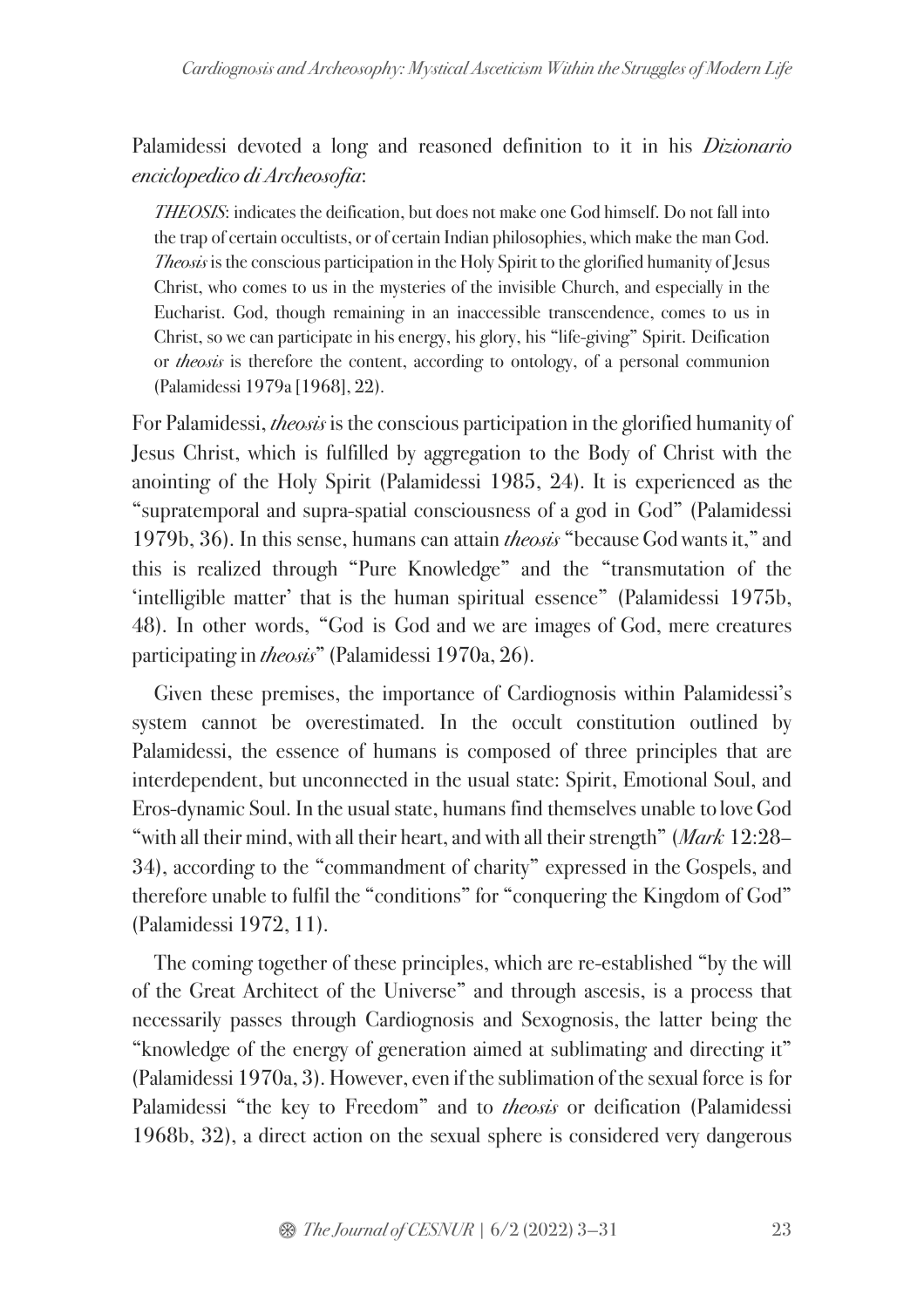and discouraged in favor of perfecting the Cardiognosis, which allows to realize the awakening without resorting to the artifice of "awakening the kundalini" (Palamidessi 1970b,10).

For Palamidessi, Cardiognosis constitutes an alternative and complete way to theosis, which leads directly to the "Perennial Wakefulness" or rather "to the last degree of perfection attainable in this life, prelude to a more advanced preparation for the blessed life of 'glory' according to the 'Mystery of the Eighth Day'" (Palamidessi 1978, 3).

# **Conclusions**

I have reviewed here the fundamental moments in the development of Palamidessi's Archeosophical Cardiognosis. They bring together the author's experiences in spiritual alchemy and hesychasm, yoga techniques reinterpreted in the light of Christian theology and Archeosophical wisdom, and personal experiences achieved in more than thirty years of ascetic activity. The result is an ascetic and mystical path that is objectively new, Christ-like, sapiential, and Archeosophical, with *theosis* as its goal and the invocation of the Names of Jesus and Sophia in the heart as its spiritual and operational center.

It is perhaps useful to add that such mystical asceticism is currently practiced by a substantial number of Archeosophists, who privately and collectively practice the techniques offered by Palamidessi in his writings and especially in  $L'$  ascesi mistica e la meditazione sul cuore.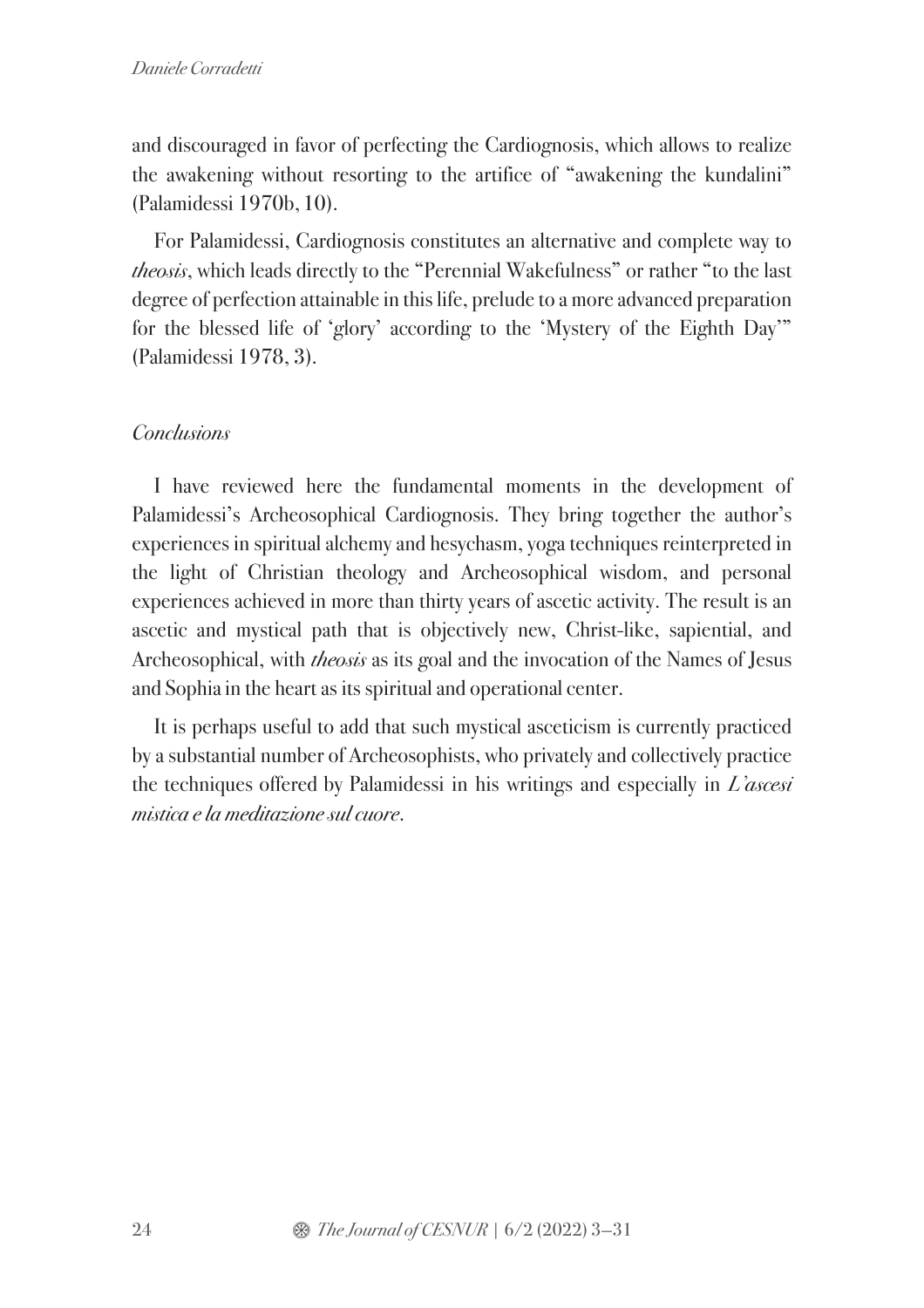RIVISTA MENSILE PER LA DIFFUSIONE DELA CULTURA CHIMICA Sha L.  $27 - 1 - 48$ VIA DE CIFFICILE PERMISCITÀ<br>VIA DECTR. 9 - TRL. 155997<br>VIA DEL SERVI, 38 - TRL 22. Caux Palain (des) quanie accur suposta peut le granie accur sisposta quittée f'aumonta. L'aire molte contente de, en met Lucilités au argentente éculier commune éliminants subin en artificale de sur roxmanne rumanisme acceptainente publicate de conservation ?!!<br>les consister de l'insurante de la poste de conservation de la Seguide de la Seguide de la Conseile de la Conseile de la Conseile de la Conseile de la Conseile de la Conseile de Messionhimme. I materiale gir Invitator de la constitución de la fin de la fin de la fin de la fin de la fin de la fin de la fin de la fin de la fin de la fin de la fin de la fin de la fin de la fin de la fin de la fin de la fin de la fin de la fin de

**Annex A.** Letter from Gino Testi to Tommaso Palamidessi dated May 27, 1948. Photo from the personal archive of the author.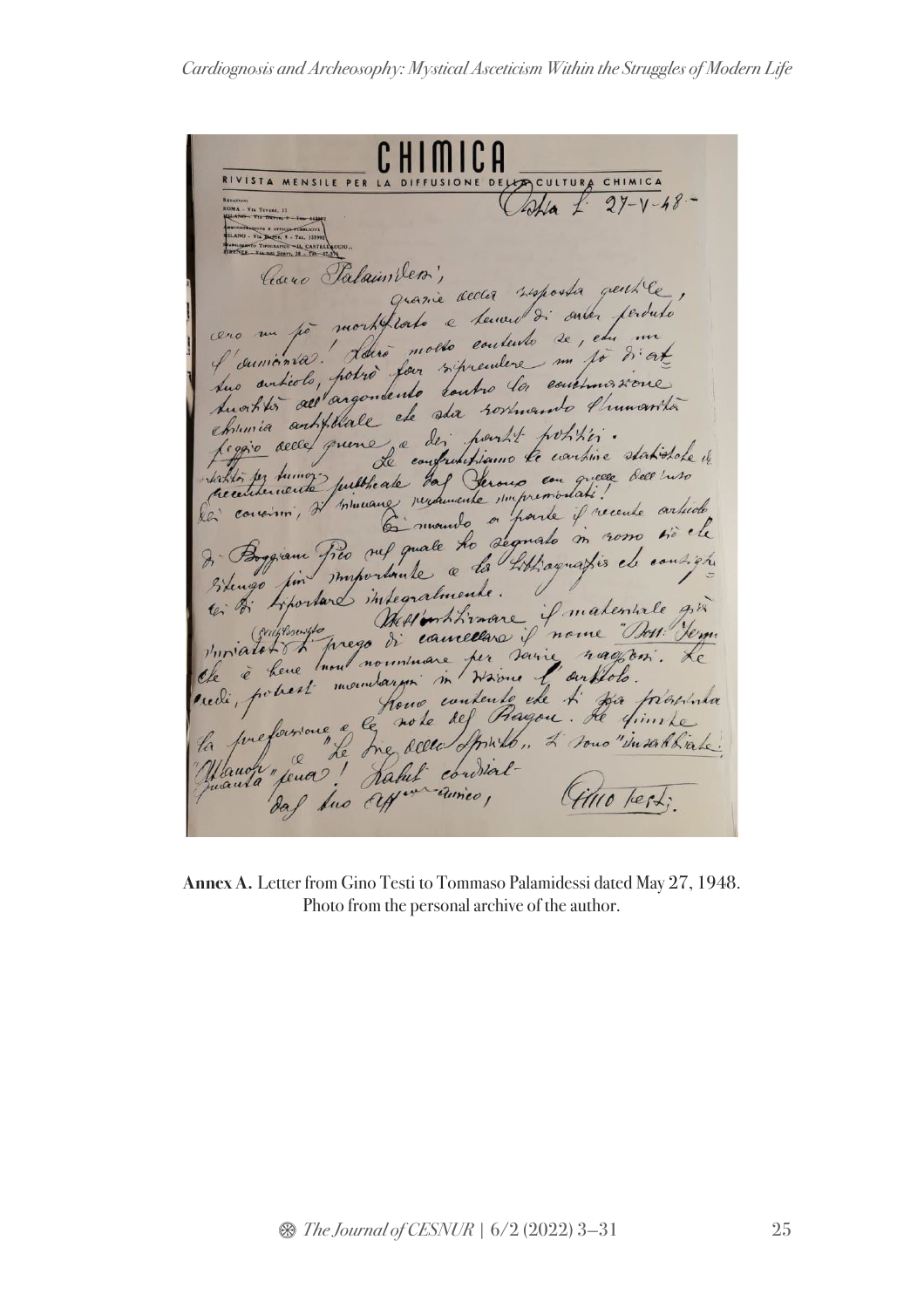

**Annex B.** Back cover of Fitto Mistero, published by Palamidessi and dated May 1941.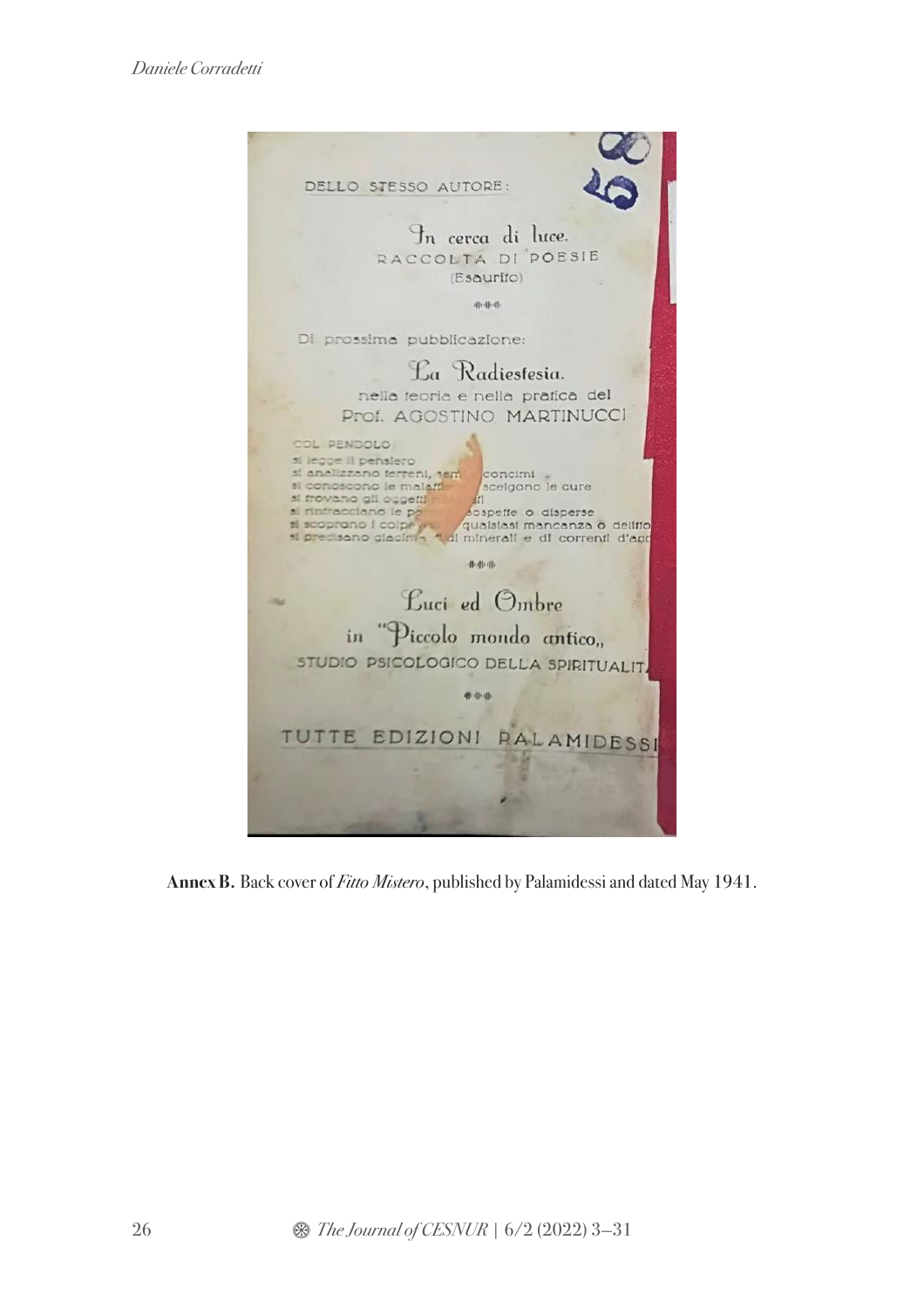Cardiognosis and Archeosophy: Mystical Asceticism Within the Struggles of Modern Life

Cordumov. S. P. 9-6-61 Tutta la mia cultura flosfier rel orientifica mi porte a progetter per Popera il Messia d'un mon mondo di compi mento virtinas North letters di litertà, al quale si a or digues - Asyun Sells Impo zita Ver

**Annex C.** Handwritten notes by Tommaso Palamidessi dated June 9, 1961. Photo from the personal archive of the author, original in the Riva archive.

**Annex D.** Handwritten notes by Tommaso Palamidessi undated but dating in fact to 1961. Photo from the personal archive of the author.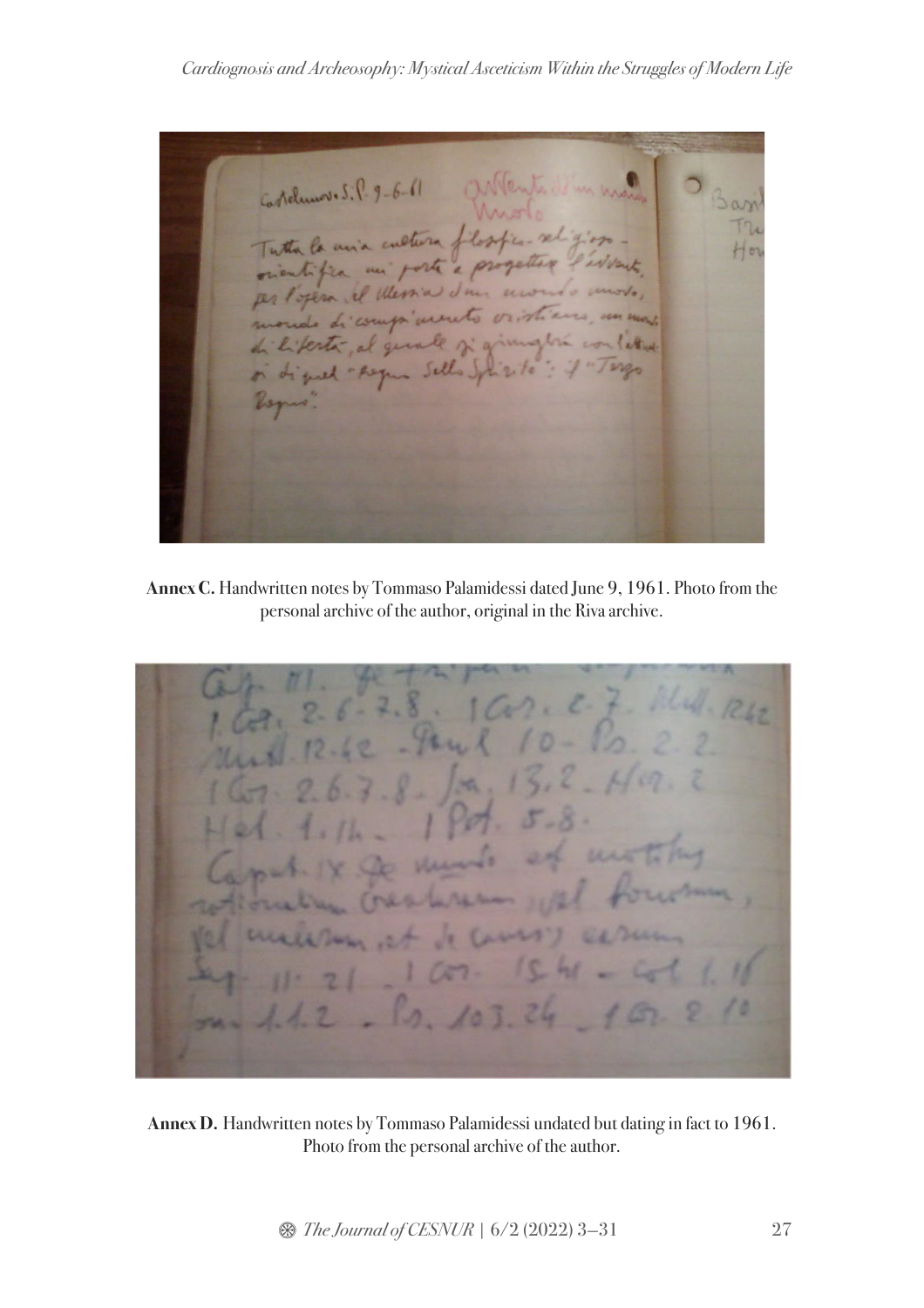

**Annex E.** Photograph of an anastatic copy of Palamidessi's autograph notes undated, but dating back to 1982. Photograph by the author of a document in the Benassai archive.

### **References**

- Atwood, Mary Ann. 1850. A Suggestive Inquiry into the Hermetic Mystery, with a Dissertation on the More Celebrated of the Alchemical Philosophers, Being an Attempt Towards the Recovery of the Ancient Experiment of Nature. London: Trelawney Saunders.
- Baroni, Francesco. 2009. "Tommaso Palamidessi (1915–1983) et l'« Archéosophie » : vie, œuvre et postérité d'un ésotériste chrétien italien du XXe siècle." Ph.D. Diss., Paris: EPHE.
- Baroni, Francesco. 2011. Tommaso Palamidessi e l'Archeosofia. Vita ed opere di un esoterista cristiano. Foggia: Bastogi.
- Bloom, Antonio. 1955. L'esicasmo, Yoga Cristiano: i centri "sottili" dell'essere umano, la preghiera "segreta" nella tradizione del Monte Athos. Napoli: Giuseppe Rocco Editore.
- Canavesio, Aldo. 1942. I segreti della radiestesia in agricoltura. Turin: Palamidessi Editore.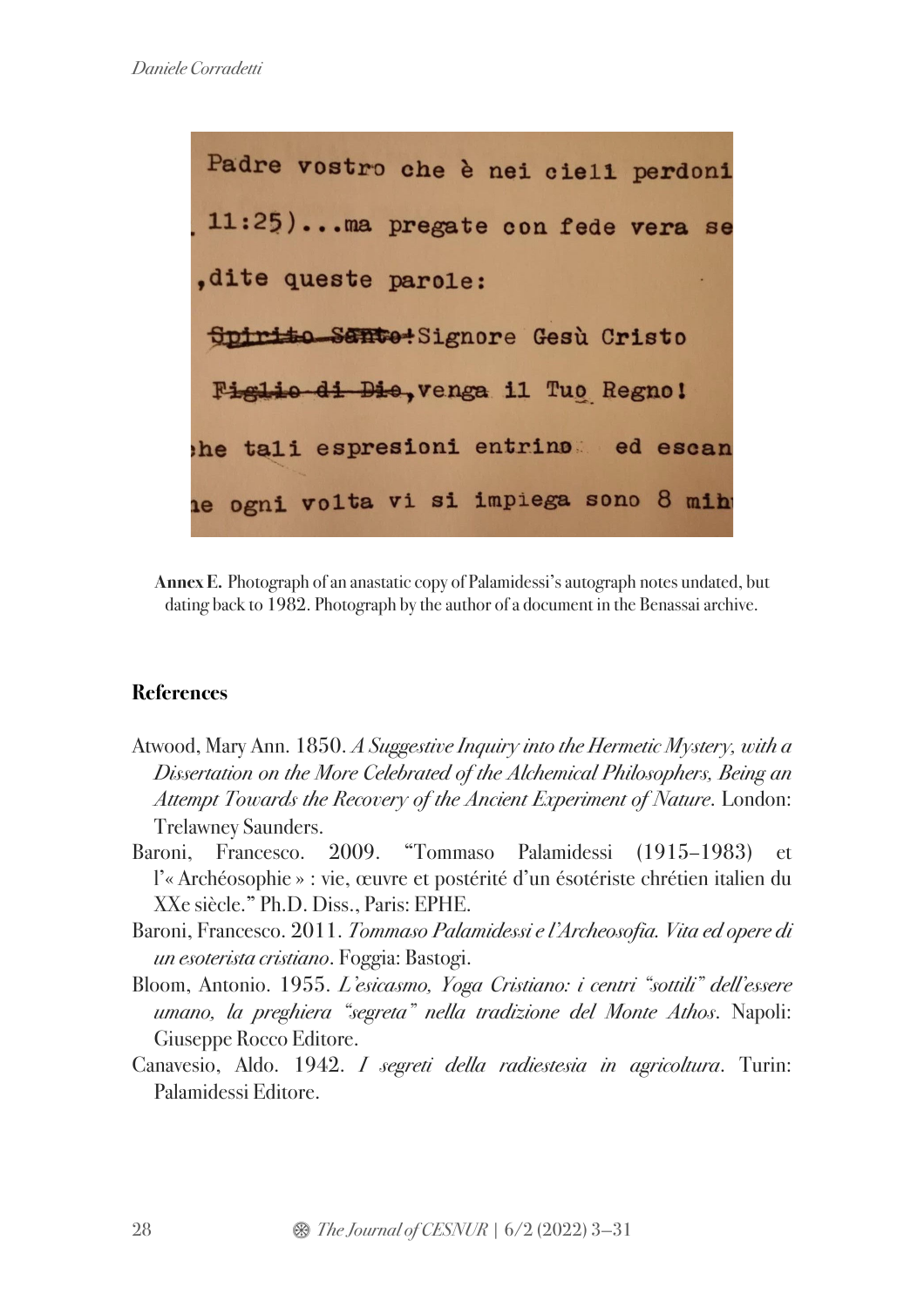- Corradetti, Daniele, and Gina Lullo. 2020. "L'Archeosofia e la metafisica sperimentale di Tommaso Palamidessi, ovvero la pratica spirituale." The Journal of CESNUR 4(1):31–54. DOI: 10.26338/tjoc.2020.4.1.3.
- Cresti, Francesco. 2020. "Archeosofia, scuola Archeosofica, Associazione Archeosofica. La libertà religiosa e l'unità delle religioni." The Journal of CESNUR 4(1):108–20. DOI: 10.26338/tjoc.2020.4.1.5.
- de Guaita, Stanislas. 1897. Le serpent de la genèse. Deuxième septaine : La clef de la magie noire. Paris: Chamuel.
- Evola, Julius. 1931. La Tradizione Ermetica. Bari: Laterza.
- Florenskij, Pavel. 1998 [1914]. La colonna e il fondamento della Verità. Italian translation. Milan: Rusconi.
- Gauvain, Jean, ed. and translator. 1943. Récits d'un Pèlerin russe. Neuchâtel: Éditions Nestlé.
- Gouillard, Jean. 1953. Petite Philocalie de la prière du cœur. Paris: Éditions des Cahiers du Sud.
- Guénon, René. 1954 [1949]. Aperçus sur l'ésotérisme chrétien. Paris: Éditions Traditionnelles.
- Hanegraaff, J. Wouter, ed. 2006. Dictionary of Gnosis & Western Esotericism. Leiden: Brill.
- Lévi, Éliphas. 2011 [1861]. *Dogme et rituel de la Haute Magie*. Cambridge: Cambridge University Press.
- Luce [pseud. of Giulio Parise]. 1927. "Opus Magicum: Il Fuoco." UR 1:38–42.
- Lullo, Gina. 2020. "Tommaso Palamidessi (1915-1983). Cenni biografici e opere del fondatore dell'Archeosofia." The Journal of CESNUR 4(1):7–30. DOI: 10.26338/tjoc.2020.4.1.2.
- Masui, Jaques, ed. 1953. Yoga, science de l'homme intégral. Textes et études. Paris: Éditions des Cahiers du Sud.
- Mazzoni, Mario. 1930. Lettera di Giovanni Pontano sul "Fuoco Filosofico." Siena: Casa Editrice Toscana.
- Moltmann, Jürgen. 1981. The Trinity and the Kingdom of God. English translation. London: SCM Press.
- Moramarco, Michele. 2006. "Chiesa Gnostica d'Italia." In Nuova Enciclopedia *Massonica, Volume 2, 2<sup>nd</sup>* ed., edited by Michele Moramarco, 70–3. Foggia: Bastogi Editrice Italiana.
- Palamidessi, Tommaso. 1945. I poteri occulti dell'uomo e la yoga tantrica indiana e tibetana. Milan: Edizioni Spartaco Giovene.
- Palamidessi, Tommaso. 1947. "Per la conquista della pietra filosofale." Atanòr, Rivista mensile di studi iniziatici 3:66–9.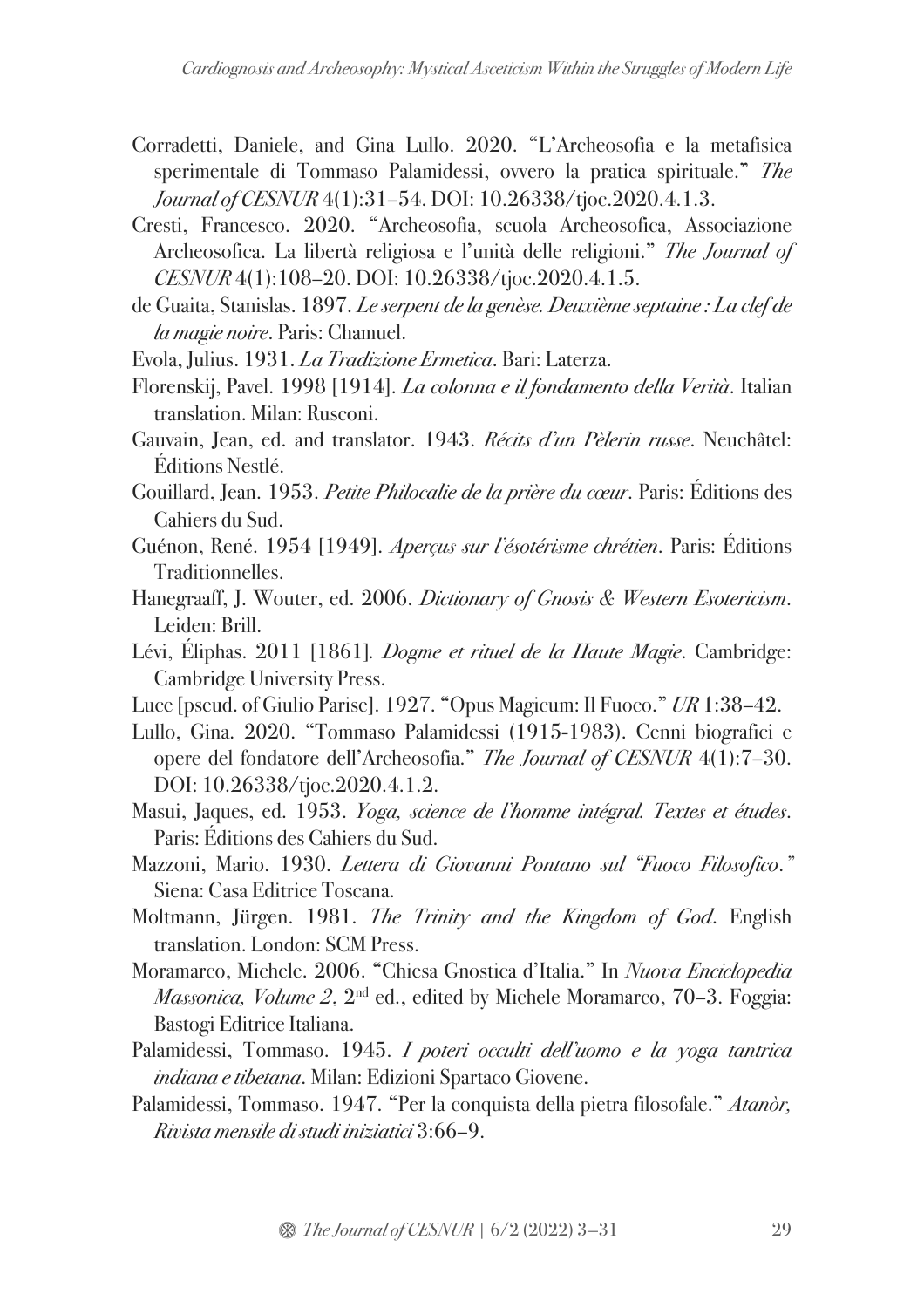- Palamidessi, Tommaso. 1948. La tecnica sessuale dello yoga tantrico indotibetano. Turin: Edizioni Grande Opera.
- Palamidessi, Tommaso. 1949. L'Alchimia come via allo Spirito. L'autorealizzazione magica e la psicologia del profondo, svelate dalla tradizione ermetica. Turin: Edizioni Grande Opera.
- Palamidessi, Tommaso. 1968a. Tradizione Arcaica e fondamenti dell'Iniziazione Archeosofica: Primo Quaderno. Rome: Archeosofica.
- Palamidessi, Tommaso. 1968b. L'iniziazione per la donna e l'adeptato femminile: Secondo Quaderno. Rome: Archeosofica.
- Palamidessi, Tommaso. 1969a. Guida all'astrazione, concentrazione e meditazione: Nono Quaderno. Rome: Archeosofica.
- Palamidessi, Tommaso. 1969b. L'ascesi mistica e la meditazione sul cuore: Undicesimo Quaderno. Trattato di Cardio-gnosi Archeosofica. Rome: Archeosofica.
- Palamidessi, Tommaso. 1970a. Esperienza misterica del Santo Graal: Diciottesimo Quaderno. Rome: Archeosofica.
- Palamidessi, Tommaso. 1970b. La meditazione sulla sfera sessuale e l'ascesi: Dodicesimo Quaderno. Rome: Archeosofica.
- Palamidessi, Tommaso. 1971. La funzione di Archeosofica nel mondo. Transcription of a lecture. Rome: Archeosofica.
- Palamidessi, Tommaso. 1972. Commento esoterico ai quattro evangeli: Trentaseiesimo Quaderno. Rome: Archeosofica.
- Palamidessi, Tommaso. 1975a. Tecniche di Risveglio Iniziatico. Rome: Edizioni Mediterranee.
- Palamidessi, Tommaso. 1975b. Le basi dell'Astrologia Iniziatica Personale: Ventunesimo Quaderno. Rome: Archeosofica.
- Palamidessi, Tommaso. 1975c. Il Messaggio: quaderno di scienze esoteriche, astrologia, psicologia, V, 1. Rome: Archeosofica.
- Palamidessi, Tommaso. 1978. Il labirinto dei sogni e la veglia perenne: Trentottesimo Quaderno. Rome: Archeosofica.
- Palamidessi, Tommaso. 1979a [1968]. Dizionario enciclopedico di Archeosofia: Quarantesimo Quaderno. Rome: Archeosofica.
- Palamidessi, Tommaso. 1979b. Dinamica respiratoria e ascesi spirituale: Tredicesimo Quaderno. Rome: Archeosofica.
- Palamidessi, Tommaso. 1985. Il libro cristiano dei morti. Rome: Archeosofica.
- Palamidessi, Tommaso. 1986 [1974]. Le basi della teologia sofianica. Nuove indagini bibliche. Rome: Archeosofica.